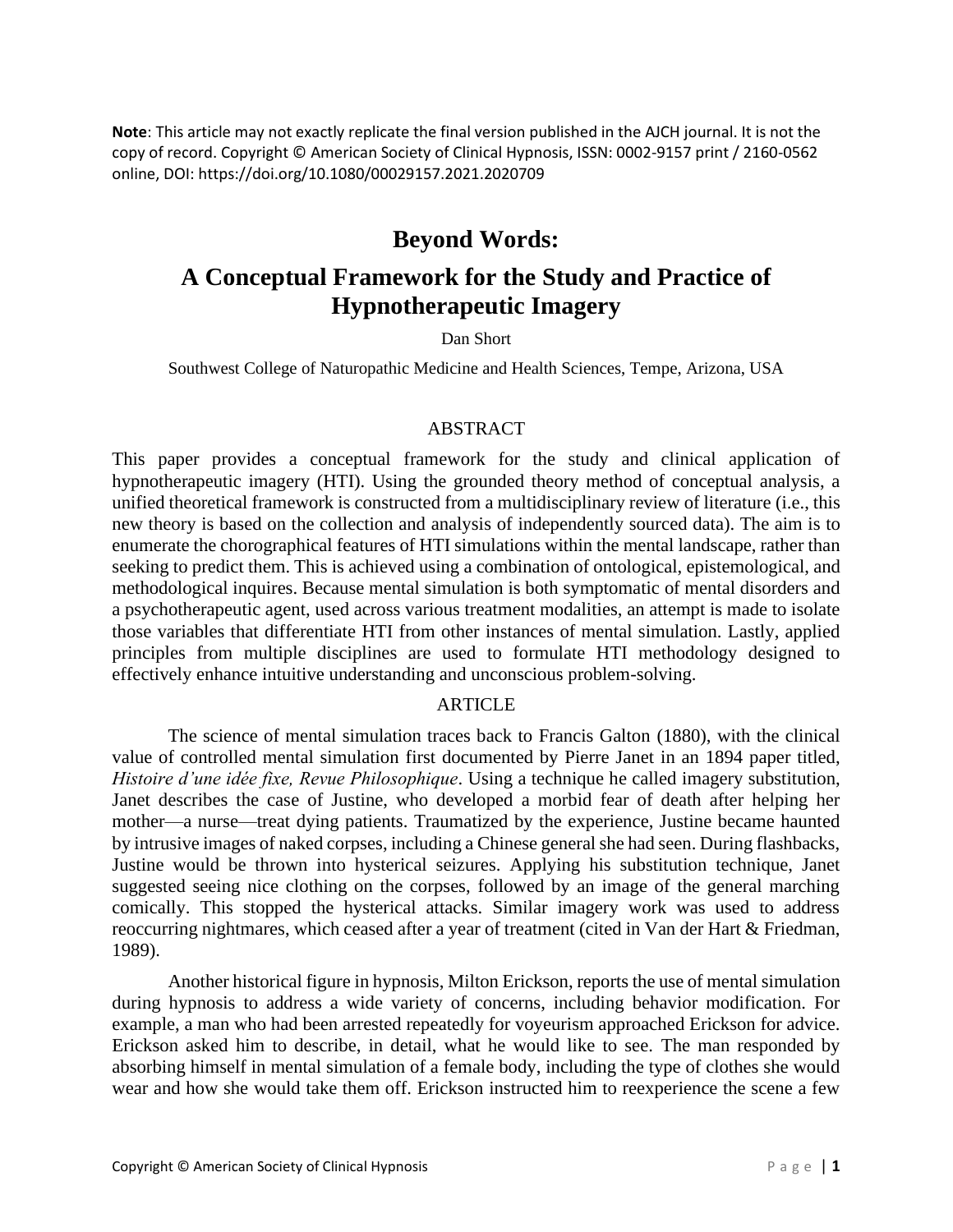dozen times. Then he asked, "Where will you find this girl?" The man replied, "She's nonexistent. It's just my idea." Erickson then asked, "Well, do you think you'll go out and try to find her?" The man's automatic reply was, "Hell no." Explaining the therapeutic nature of the experience, Erickson pointed to the value of mental simulation as an opportunity for implicit learning (Erickson & Haley, 1985, p. 105).

As for my own recent experience with this technique, while writing this paper I received a call from a former patient who was in an acute state of psychological shock. Three days previous, in a state of utter panic, she had dragged her adult son's unconscious body from the bottom of her swimming pool. After applying CPR and getting him to the hospital, his life was saved. Now she suffered from adrenal fatigue, unrelenting anxiety, and insomnia. At night she was plagued by visions of a seemingly lifeless body at the bottom of her pool, as well as the sound of gurgling in his lungs as she performed CPR and chest compressions.

In an attempt to provide immediate relief, I asked who she would want to have witness one of the most important moments of her life—the day she saved her son's life. Without hesitation, she said my mom and dad. Next, I instructed her to go back and relive the event, moment by moment, but this time seeing her parents standing there yelling out, "You can do this!" I told her to hear them cheering as she hoisted her son's body from the pool, to hear them acknowledging her courage. After mentally simulating paramedics placing her son in the ambulance, I told her to feel both parents wrapping their arms around her and telling her how proud they are of her. The phone call ended after 17 minutes with the client entirely satisfied with the intervention's effects, so much so that no further therapy was scheduled.

#### **Purpose of the study**

The purpose of this study is to provide a conceptual framework for the study and applied use of hypnotherapeutic mental simulation as a discrete method. Mental simulation (imagery) is defined as any sensory experience that is evoked without the corresponding external stimuli (e.g., smelling a rose when no rose is present). This analysis addresses conceptual questions, such as whether it is possible for mental simulation to be hypnotic without performing a trance induction, followed by procedural implications and specific criteria by which we operationalize hypnotherapeutic imagery.

Because many other treatment modalities include the use of mental simulation (e.g., CBT, Ego-State Therapy, EMDR), its use as a hypnotherapeutic procedure will be uniquely identified as *hypnotherapeutic imagery* (HTI). This model is needed because existing definitions of mental simulation in hypnosis lack operative definitions and the level of detail needed to critically analyze clinical features. While sophisticated computational models exist for visual mental images (e.g., Kosslyn et al., 2006) theory and domain extensions to hypnosis, with unique theoretical premises and ontogenetic development, are still lacking.

#### Methodology

The methodology for this qualitative study was structured using the following phases: a) mapping the most relevant data sources, b) categorizing the selected data, c) identifying and naming concepts, d) deconstructing the concepts into distinct categories, and then, e) integrating the concepts to form meaningful principles. To this end, I examined titles, abstracts, reference lists, and publications to identify multidisciplinary conceptual data representative of cognitive psychology, marketing psychology, neuropsychology, psycholinguistics, psychotherapy outcome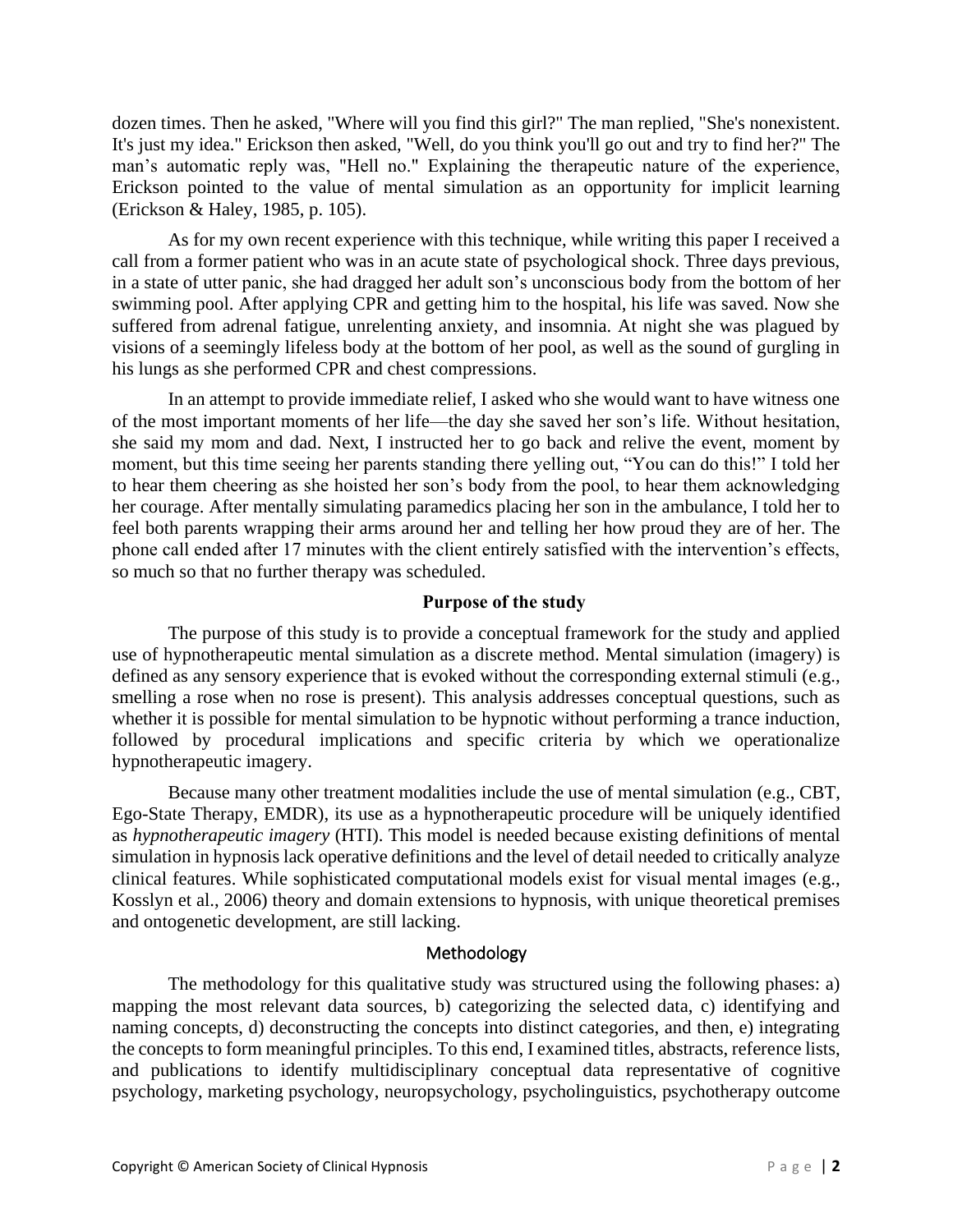studies, social psychology, and, of course, research specific to hypnosis. As with any conceptual analysis, my primary objective was to reconstruct a unified theoretical framework from the multidisciplinary literature (Jabareen, 2009).

Finally, the generalizability of this study sets it apart from other studies in the field. Since the pioneering work of Hilgard and Weitzenhoffer (1961) hypnosis researchers have reported hypnotic susceptibility scores to aid the interpretation of experimental outcomes. Within the context of clinical hypnosis, hypnotic susceptibility has been equated with treatment utility (i.e., certain techniques may only be appropriate for high scorers). As originally demonstrated in casework reported by Milton Erickson, even seeming failures of hypnotic induction can be used to therapeutic advantage (Short, 2020). This leads to a consideration of other probable benefits of hypnosis, which include heightened rapport yielding greater therapeutic alliance, the natural benefits of deep relaxation, decreased ironic processing effects, and as detailed in this paper, the focused activation of unconscious intelligence.

Therefore, this study includes data derived from disparate fields that mostly rely on random sampling from the general population (e.g., cognitive psychology, social psychology, marketing psychology, etc.) the assumption is that the outcomes represent the natural capabilities of the average individual. Therefore, the conclusions of this study are meant to be generalized to any person entering a clinical practice.

## **The overarching concept of HTI**

The overarching concept for HTI is that mental simulation mediates unconscious perception, memory, attitudes, emotions, and higher cognition (implicit learning). This assumption is based on changes in behavior that follow the use of imagery, and which are not intentional or known to conscious awareness. When we consider that mental simulations affect the mind in much the same manner as physical experience (e.g., Kappes & Morewedge, 2016; Steinmetz et al., 2018), it adds new meaning to Picasso's dictum, "Todo lo que puedas imaginar es real" (everything you can imagine is real).

## **Defining Hypnosis**

Understanding HTI begins with defining hypnosis. While the field remains divided over the state/nonstate controversy, most agree that hypnosis represents a complex configuration of interacting variables on several different levels. Mounting evidence points to the importance of social, cultural, cognitive, and neurophysiological variables (Lynn et al., 2015; Raz & Shapiro, 2002; Starker, 1975).

While there is a long history of defining hypnosis as any change in behavioral responsiveness following a hypnotic induction (Hull, 1933), Spanos and Chaves (1989) make the point that hypnosis has no single verifiable methodology. Furthermore, going all the way back to James Braid (1846) and Pierre Janet (1925), it has been shown that hypnotic induction is not essential to the effects of hypnotherapy. More specifically, hypnotic induction fails to make a meaningful contribution to the enhancement of imagery (Starker, 1974). Some have even argued that the suggestion to experience trance potentially decreases responsiveness to suggestion (Erickson, 1932; Lynn et al., 2002). Because, the designation of induction imagery versus treatment imagery is arbitrary and artificial (Lynn et al., 2017), the circular argument that hypnotic imagery is what follows the use of induction imagery must be rejected.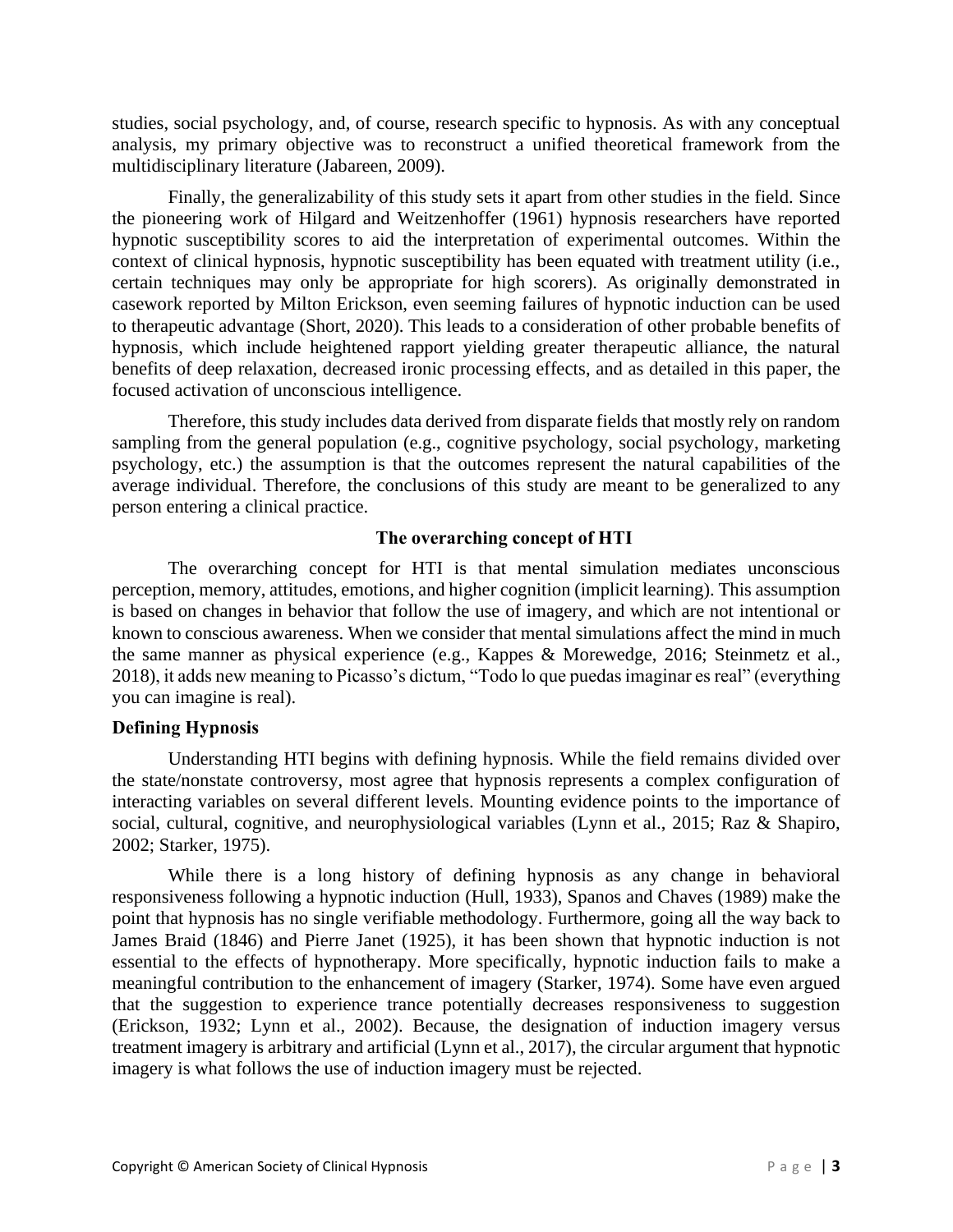Recently, leading hypnosis scholars have begun to shift the conceptual emphasis from suggestibility to *meta-consciousness*, which Lynn et. al (2019) define as the ability to consciously describe the link between subjective experiences and behaviors and their cognitive, affective, and situational antecedents and potential consequents. As Dienes and Hutton (2013) explain, "It is this experience of involuntariness under hypnotic suggestion which makes the experience of carrying out otherwise mundane actions, such as slowly raising one's arm, holding one's arm out straight and rigidly, acting like a child, and so on, hypnotic rather than mundane" (p. 293). As argued in the *cold control theory of hypnosis*, the experience of hypnosis is essentially the activation of executive control without conscious intention to act (Dienes & Perner, 2007). These *implicit processes* can include the self-regulation of planning (i.e., deciding how compliant or resistant to be during hypnosis), focusing attention (i.e., being in trance), working memory (i.e., post-hypnotic suggestion), and complex behavioral tasks (e.g., automatic writing); but without the subjective feeling of having control over these activities. Thus, *any mental simulation associated with a shift in executive functioning, from conscious to unconscious, should be considered hypnotic*. As one of the simpler hypnotic phenomena to elicit, if spoken with conviction HTI can be initiated with a single statement, "See what images automatically come to mind—without any effort whatsoever."

#### **Unconscious Intelligence and Problem-Solving Structure**

In this section we seek to better understand how HTI makes meaningful contributions to the application of knowledge for problem-solving (i.e., a synthesized activation of higher cognitive systems with motivational systems towards some practical end). Thus, the architecture of unconscious intelligence necessarily involves implicit perception, learning, and cognition, which is organized by implicit attitudes, emotion, and goals in such a way as to construct increasingly complex problem-solving behavior. As summarized in modern research of unconscious processes—it seems that all of the higher cognitive functions that contribute to conscious awareness are also able operate in an unconscious mode (Bargh, 2017; Weinberger & Stoycheva, 2019).

The idea that intelligence does not require conscious awareness finds support in modern neural network models. While competing models are better at explaining different aspects of unconscious behavior, there is a growing consensus that implicit learning is founded on elementary associations, it is a mandatory product of ongoing processing, it produces distributed knowledge, and is unsupervised and self-organizing (Cleeremans & Dienes, 2008). While the implementation of this type of problem-solving may be conscious, the origin of the solution is unknown to conscious awareness (it is intuitive). When combined with the definition of hypnosis, we see that the intersection of HTI with unconscious intelligence begins with the relaxation or distraction of conscious intention following the establishment of a purposeful problem-solving context.

A central assumption for the HTI framework is that the activation of intelligence (the use of knowledge to solve problems) requires an identified problem (with both cognitive and motivational dimensions), as reflected in the aphorism, "Necessity is the mother of invention." The clinical practice of first asking a client to describe his or her problem is so deeply embedded in tradition that it is easy to overlook its methodological role. The customary question, "What are you wanting help with today?" initiates a conscious effort to define one's immediate experience in terms of goal-oriented problem-solving. If the client's reply is followed by hypnotic procedure, then we have a two-step process: a) conscious encoding of a problem, followed by, b) postencoding unconscious neural reactivation in the same brain regions used for conscious thought (Creswell et al., 2013). As outlined in Dijksterhuis and Nordgren's (2006) unconscious thought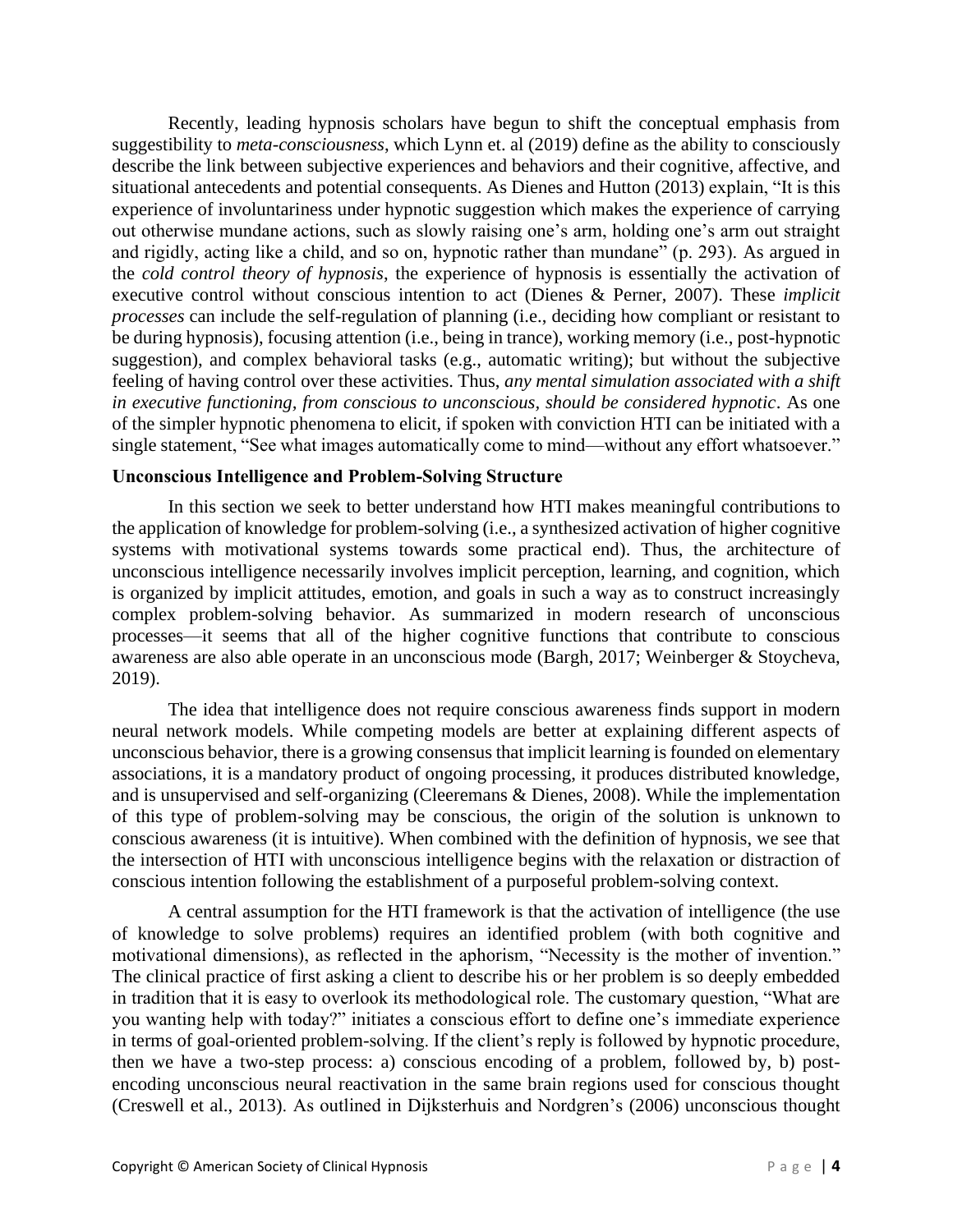theory (UTT), during the earlier stage of information acquisition conscious processes are superior to unconscious processes both in terms of accuracy and discernment. While unconscious processes can make rapid, rough estimations; slow, effortful conscious thought is needed for precise determinations, such as recognizing when correlation does not mean causation (for a detailed discussion, see Kahneman, 2011). According to the ''best of both worlds'' hypothesis, information should first be encoded thoroughly and consciously with the subsequent thought process delegated to more expansive unconscious processes (Dijksterhuis & Nordgren, 2006).

However, in some cases, individuals lack conscious insight into the origin(s) of their distress. Since the earliest days of psychotherapeutics, HTI has been used to identify problems previously unknown to conscious awareness. For example, prior to the invention of psychoanalysis, Freud described an "indispensable" clinical technique stating, "I inform the patient that, a moment later, I shall apply pressure to his forehead, and I assure him that, all the time the pressure lasts, he will see before him a recollection in the form of a picture or will have it in his thoughts in the form of an idea occurring to him; and I pledge him to communicate this picture or idea to me, whatever it may be" (Freud & Breuer, 1895, p. 200). Within the context of HTI theory, conscious insight into the nature of the problem should be deliberated on consciously, prior to engaging in further hypnotic work (i.e., conscious knowledge of the problem benefits subsequent unconscious searches for solutions). This methodology combines traditional talk therapy with hypnotherapy. In other words, during hypnosis the practitioner seeks to engage unconscious processes in clinical problem-solving (implicit learning) whereas during ordinary talk therapy conscious problem-solving is prioritized (reason and intention).

#### **Conscious versus Unconscious Modes**

Conscious and unconscious processes are often framed as a dichotomy. However, as John Bargh (2017) argues, "We now know the unconscious is not a second mind within us playing by its own rules…unconscious psychological processes make use of the very same brain regions and systems the conscious mind does…We have a single unified mind that operates in both conscious and unconscious modes" (p. 13). The same of course is true for imagery, which can include visual, auditory, tactile, olfactory, or kinesthetic phenomenology. Due to its complexity and integrative activity across disparate brain regions, imagery has been classified as a higher cognitive function (Kosslyn et al., 2001). As with other higher cognitive functions, imagery is not specifically localizable within discrete brain regions. This helps us understand why some aspects of HTI are processed consciously and others unconsciously—with or without the use of a trance induction. Accordingly, the collective finding of the new unconscious research is that there are no "pure" unconscious or conscious processes (Weinberger & Stoycheva, 2019, p. 133). This means that hypnotic interventions should not be focused on the elimination of conscious awareness but rather seek to create an environment that favors unconscious processing and automaticity of executive functions.

## **The therapeutic Agency of Mental Simulation**

Working from an evolutionary model, Freud (1923) stated that thinking in pictures "stands nearer to unconscious processes than does thinking in words, and it is unquestionably older than the latter both ontogenetically and phylogenetically" (p. 21). As we follow this idea to modern theories of cognition and psycholinguistics, a hierarchy of cognitive complexity can be inferred, in which: (a) disparate images join to form a metaphor (Rothenberg, 1988), (b) with metaphor serving as the basis of thought (Lakoff & Johnson, 1980), (c) and cognition forming the coherent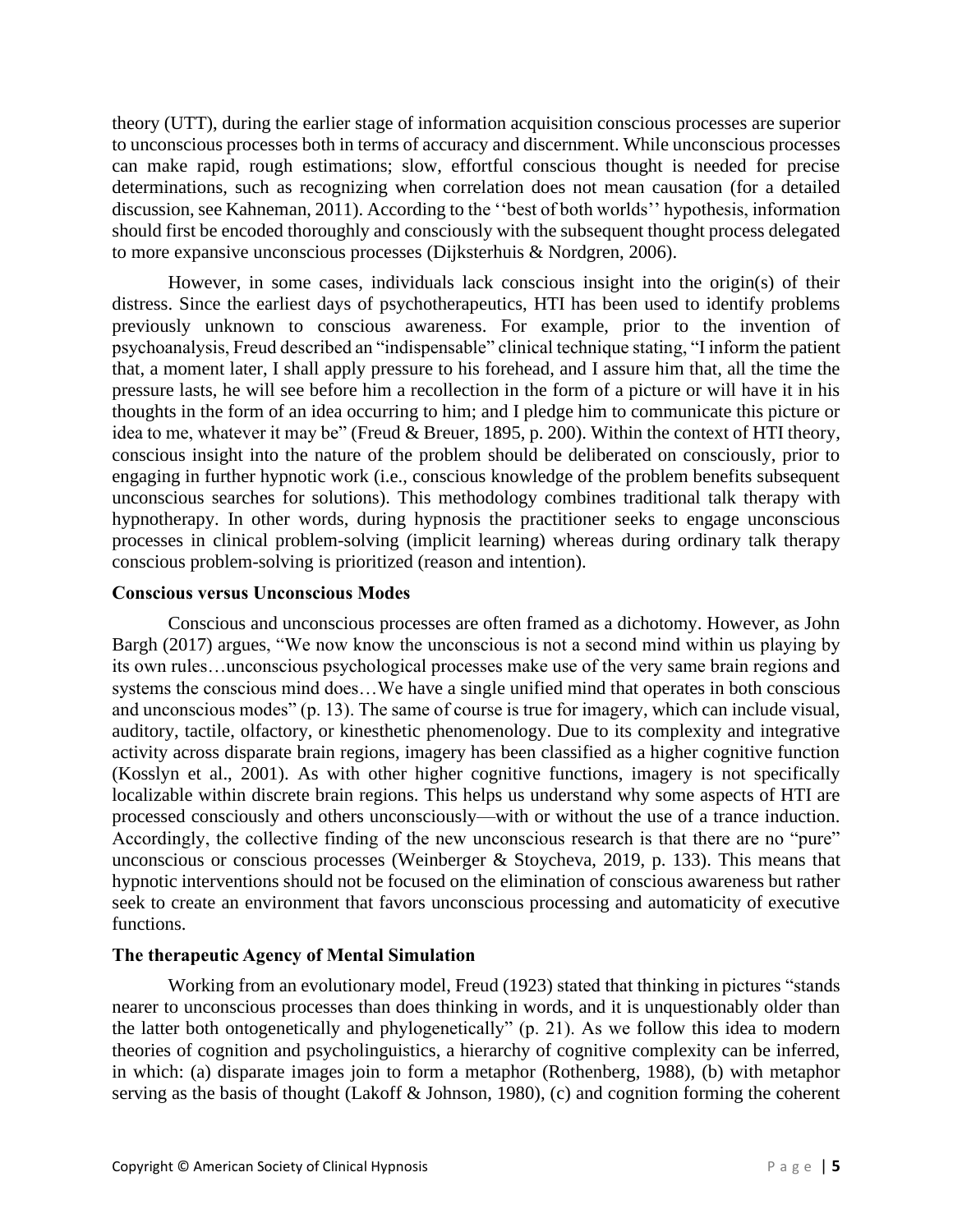narratives that encapsulate meaningful life experience (Aldama, 2010). Similarly, neurological studies of imagery show that *visual imagery helps initiate information processing by depicting information essential to cognition* (Kosslyn, 1996; Kosslyn et al., 2006).

Without the capacity for mental simulation, individuals would be unable to reactivate and transform representations of objects and events that are not unfolding in the immediate moment. Thus, imagery supports the "what if" function that acts as a fulcrum for intelligent problemsolving. By way of analogy, imagery is to unconscious intelligence as a provocative question is to conscious reason. Both initiate a search across planes of experience. While spoken questions initiate a language-based search (linear, sequential effortful thought), contextually rich imagery primes a system-wide search (parallel processing) that includes unconscious/implicit perceptions, cognition, and emotion. As this search continues, any unsuccessful attempt to retrieve inaccessible information (consciously) is likely to prime the later recognition of the information through a process of spreading activation (Yaniv & Meyer, 1987). Thus, there is value in defining the clinical problem as a question that only unconscious intelligence can answer (Lankton, 1983; Short, 2020).

When the aim of mental simulation is to stimulate unconscious intelligence, rather than conscious insight, the quality of thought is likely to be more creative and the solutions more divergent from existing solution sets. This finding has been well documented in UTT and summarized in the *convergence-versus-divergence principle*, which states that conscious thought, and memory search during conscious thought, is focused and convergent. In contrast, unconscious thought is more divergent (Dijksterhuis & Nordgren, 2006).

This characteristic is essential when processing multisensory imagery, which can represent complex actions and events that change over time (Holmes & Mathews, 2010). A single image will simultaneously possess numerous meanings that may cross dimensions of time, person, and place. While consciousness uses serial processing—focusing on one small aspect of the image (e.g., "I see my mother's face"), there are countless other meaningful associations that are necessarily processed outside of conscious awareness (e.g., "every experience I have ever had with mother, or while longing to be with mother"). We know that these implicit dimensions of experience are concurrently processed and that all neural networks are always turned on and working (Kosslyn et al., 2001).

This brings us back to UTT conceptual framework and *the principle of capacity*, which states that conscious thought is constrained by the low capacity of consciousness versus the much higher capacity of unconscious processes. It follows that conscious thought by necessity often takes into account only a subset of the information that is relevant to a given task (Dijksterhuis & Nordgren, 2006). Thus, not only does HTI facilitate knowledge building outside the bounds of language and established belief, it might also activate implicit knowledge not available to conscious awareness (for a counter argument, see Moga & Dienes, *this issue*).

Here we conclude with the conceptual definition of HTI as a molecular approach to increased *intuitive understanding* within a problem-solving context. More specifically, HTI seeks to achieve increased understanding through a synthesis of emotion and cognition as novel connections are formed across associational networks. This process is hypnotic when the elemental qualities of the mental simulation form automatically and their semantics are processed outside of conscious awareness. In other words, after the mental image is created, the person both feels different and thinks differently but without being able to verbalize this new knowledge. In this regard, the effect of HTI can be described as a form of implicit learning (Berry et al., 1993).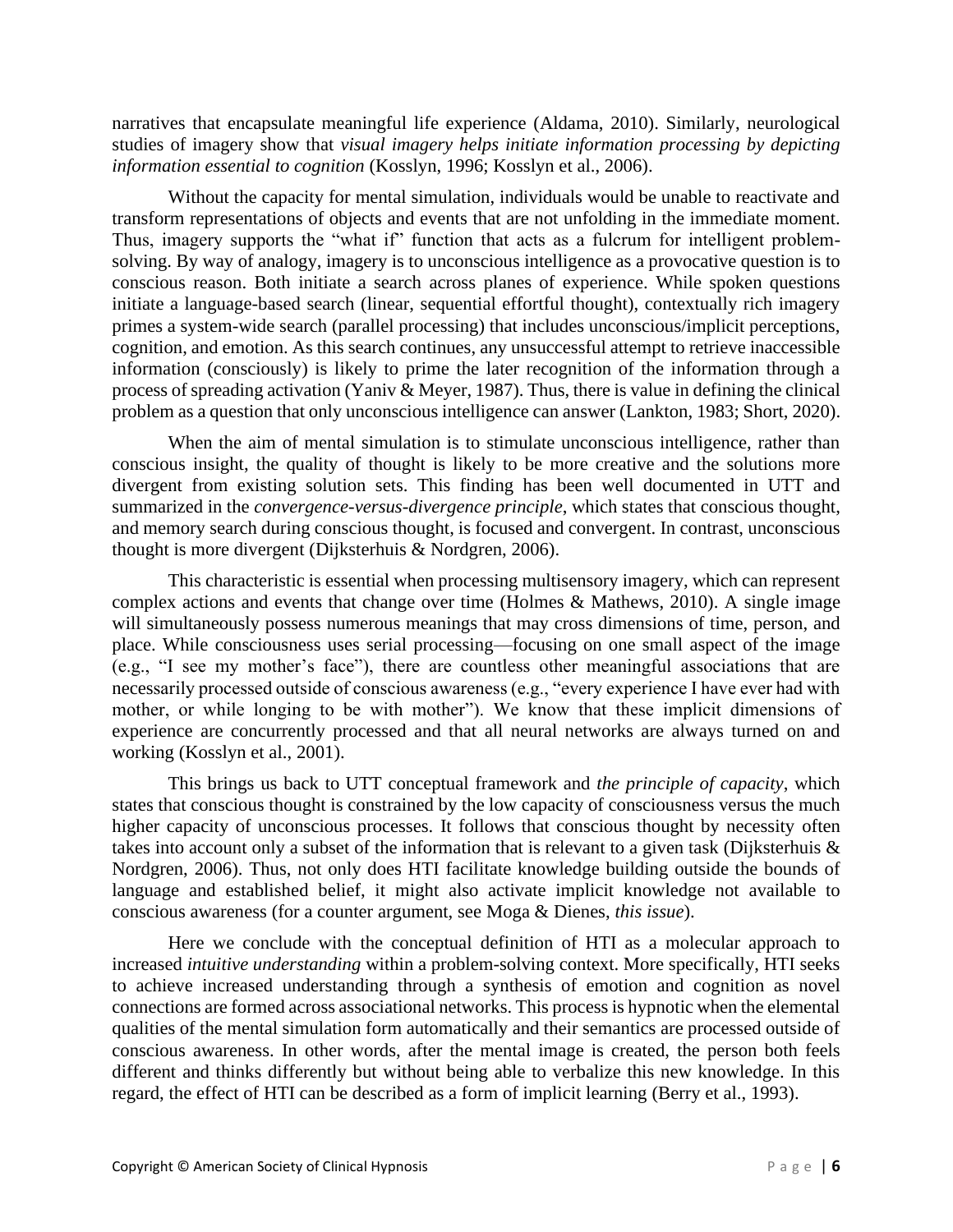## **Chorographical features of HTI**

HTI is operationally defined as multi-dimensional sensory-based representations (e.g., visual, auditory, tactile, olfactory, and/or kinesthetic) that are verbally suggested in the absence of environmental input. These mental representations are processed in a relaxed, passive state, most commonly with eyes closed, but definitively without effortful conscious control.

While types of mental simulation can be categorized by sensory modality (visual vs. auditory, etc.), I have created a chorographical analysis, which is more comprehensive and precise. This is crucial for individualizing treatment during clinical practice as well as increasing independent variables for research. The goal is to construct a taxonomy capable of differentiating crucial versus inconsequential elements of mental simulation against a measure of long-term clinical progress.

The following nine chorographical features (with a total of 21 subordinate dimensions) provide a systematic, detailed description of accessible regions in the mental landscape. Each chorographical feature can be conceptualized as an independent unobtrusive prime (it can be easily seen/heard yet attention is not placed on the exact stimulus, so its influence is unconscious) that has been studied in cross-disciplinary studies as well as applied clinical practice.

## **Imagery scaling**

Imagery scaling is defined as changes in the framing of mentally simulated objects. The three variations reviewed here are size comparisons (size), proximal or distal representations (spatial), and the gestalt content as general or molecular (focus). Similar to the entertainment industry's use of cinematic effects during filming, scaling depicts the strategic manipulation of how imagery content is perceived. In a landmark study illustrating the effects of scaling, Kosslyn (1975) asked subjects to imagine animals standing next to one another, such as a rabbit next to an elephant or a rabbit next to a fly. When asked, "Does the rabbit have two front paws?" it took more time to evaluate an animal when the subjective image of it was small, relative to the comparison object.

From treatment outcome research, it seems that the quality of the acute imagery experience during psychedelic treatment mediates long-term improvements in mental health (Roseman et al., 2018). Thus, it is reasonable to assume that the same might be true for HTI. In sum, chorographical adjustments to the scale of HTI are meant to intensify or diminish their emotional impact, and ease of processing, for reasons of clinical quality and safety.

As a clinical example of size scaling, the therapist might suggest, "Your recent accomplishment looms large in your mind—the size of a mountain. In contrast, the many failures it took to get here…the boulders that you crawled over, now seem so small and insignificant." Not only can we assume that these manipulations impact ease of cognitive processing (i.e., the accomplishment is easier to think about because it is so big), we should also recognize that the drawbacks of direct suggestion (e.g., "you will ruminate less on your mistakes and instead focus on your accomplishments") are avoided when HTI is used to unobtrusively prime the clinical goal.

Suggestions for spatial scaling function much the same as size. Moving the object closer increases clarity and emotional impact, while moving an image to the background decreases the significance of any metal representations paired with that object. For example, while helping a woman in a verbally abusive relationship, I suggested, "You can go up into your princess tower. You are now so high up that he can no longer reach you. His screaming is like arrows that hit way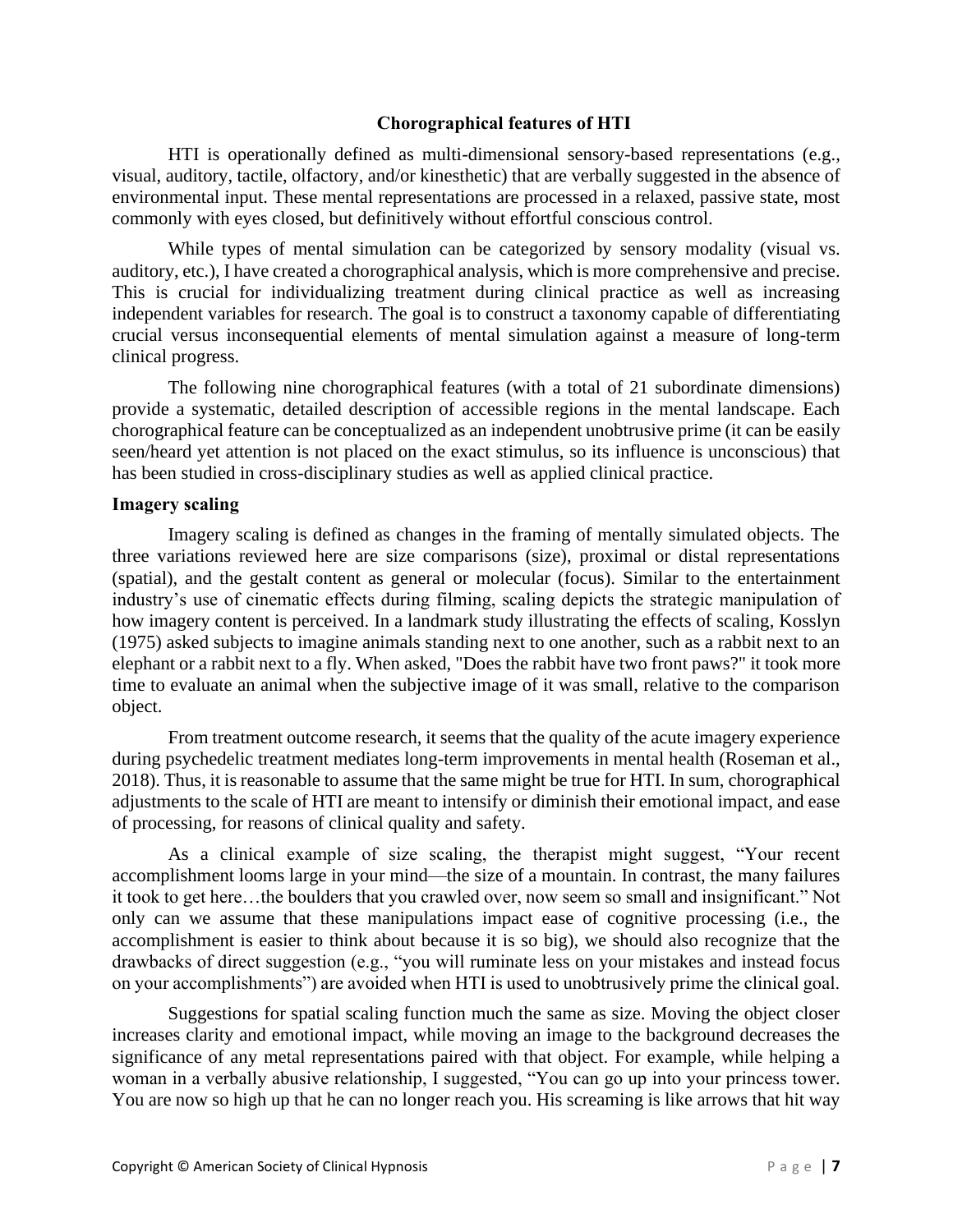below your window and then fall harmlessly to the ground" (when I asked her what she had dreamed of becoming while still a small child, she said that she had often pretended to be a princess and wanted to grow up and live in a castle).

Imagery can be scaled using a focus that is abstract or more concrete in its construal. This is not the same as size or distance but rather the gestalt by which an object is perceived. For example, a woman who is asked to visualize her mother's face will have a different experience from someone who is instructed to visualize skin tissue, with small hair follicles, overlaying fatty tissue, blood vessels, and bone. The latter type of focus was referred to by Milton Erickson as a molecular view, which he used with patients who experienced disturbed body image (see Short et al., 2005). Similarly, Pierre Janet (1898) would use the molecular perspective to break down traumatic memories (fixed ideas), subdividing them into their composite parts to such a degree that they lost their emotional significance.

#### **Thermal imagery**

Thermal imagery is defined as the mental simulation of objects, events, or contexts associated with varying degrees of temperature. These range from circumstances that reduce body temperature (cold) to those that increase body temperature (hot). When we consider the meaningfulness of metaphors such as, "she gave me the cold shoulder" vs. "she gave me a warm smile" it suggests that thermal dynamics have social as well as somatic relevance. Accordingly, in a priming research paradigm it was found that experiences of physical warmth (or coldness) mediate feelings of interpersonal warmth (or coldness), without the person's awareness of this influence (Williams & Bargh, 2008).

For clinical examples, I have used the mental simulation of warmth ("see your hands comfortably heating up over a cozy fire") to relieve arthritis pain and the simulation of cold ("an icepack has been resting on your forehead") to alleviate migraine headache pain. In those instances when I measured skin temperature, changes of up to ten degrees Fahrenheit were observed. In the published literature, there is an interesting account of Milton Erickson eliciting spontaneous thermal imagery that utilized the alternating sensations of freezing cold and then burning heat to successfully treat Raynaud's disease (Short et al., 2005, pp. 27–28). From clinical experience, I have found that thermal imagery is most emotionally potent when paired with a readily available attachment imagery. For example, "You can feel the warmth of your mother's embrace and that feeling will stay with you throughout the days and weeks to come."

#### **Temporal imagery**

Temporal imagery is defined as changes in the temporal context of mentally simulated events. The three variations reviewed here are simulations of the past (temporal regression), the future (temporal progression), and a mixture of elements from the past, present, or future into a single scene (transtemporal merging).

At the start of this paper, I provided an example of temporal regression during a phone call—going back in time by three days to reorganize the emotional impact of her son's near drowning. As another example, the therapist might broadly suggest, "Now you can see a younger version of yourself. And, you can return to all the thoughts and feelings of that younger self, as you seek to better understand the world." In theory, this simulation would help the therapist gain access to implicit memories that are otherwise invulnerable to modification. As explained by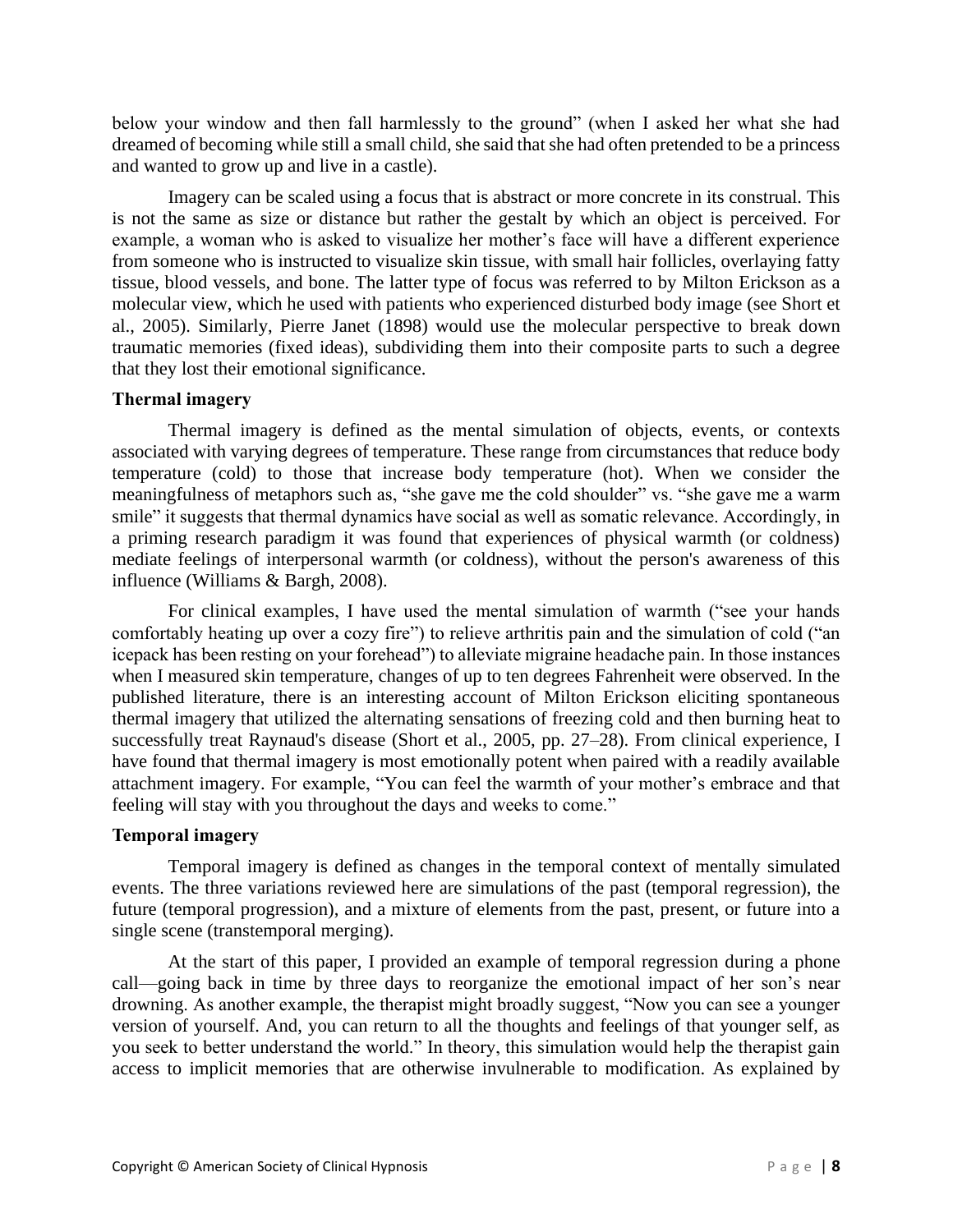Mitchell (2006), during the formative years of childhood, a one-time incidental exposure may result in long-term effects that operate outside of conscious awareness.

Temporal progression is sometimes referred to "end-result imagery" or "goal-oriented" imagery because it often depicts the contents of a desired future. Recently, it has been argued that the benefit of mental simulation for goal attainment is associated with the extent to which the progressive imagery focuses on the pleasures of goal attainment as well as the challenges and steps of reaching those goals. Using imagery to feel better is not motivating. Thus, it has been shown that focusing on pleasurable results alone results in drive reduction, whereas optimal outcomes include both desired outcomes and immediate challenges (Oettingen et al., 2009). In other words, clients should be instructed to supplement the pleasurable aspects of goal attainment with specific plans for reaching those goals (Gollwitzer & Sheeran, 2006), thus you suggest that they can see themselves overcoming obstacles.

As stated by Perunovic and Wilson (2009), "A large part of individual's conceptualization of their present self draws upon memories of the past and imaginations of the future. At the same time, their reconstructions of their past and predictions for their future are influenced by present beliefs, feelings, and self-views" (p. 347). Thus, any therapy that limits its reach to the past, the present, or to the future fails to address the interdependency of temporal experience. With that in mind, I began using *transtemporal merging*—which is defined as any mental simulation that integrates imagery from the past and/or the future into a single meaningful present moment. An example of merged temporal elements could be an older, wiser, motherly version of self who has traveled back in time to address the needs of a six-year-old version of self, with the present-age self standing nearby to witness the interaction.

## **Perspective-taking imagery**

Perspective-taking is the process of shifting the perceptual angle from one locus of experience to another. The three variations reviewed here are behind one's own eyes and ears (first-person perspective), behind the eyes and ears of someone else, or "seeing me as you" (second-person), and witnessing a mental landscape from a bird's eye view as an amorphous, objective observer (third-person).

As an example of first-person perspective-taking, one might suggest, "Return to a safe secure moment in your life…and really look closely at what surrounds you." This perspective is used to intensify the emotional experience of a given event (Nigro & Neisser, 1983)**;** as well as the psychophysiological responses to the simulation (Wang & Morgan, 1992). Thus, the imagery is used to create positive anchors for those caught in states of turmoil or despair.

As an example of second-person perspective-taking, a therapist might suggest to a father, "In your mind, return to the house but in the body of your son. Look down at that math test in your hands, with the large red 'D' on it and then look up at the face of an angry parent." Interestingly, research has revealed that feeling close to others is not associated with the amount and diversity of social interaction but rather nonobvious, cognitive indexes of including the other in the self ("I see the world as you do"). These indexes predicted relationship maintenance and correlate with self-reported love (Aron & Fraley, 1999). HTI provides instant access to such indexes when it is conducted in a second-person perspective. This perspective as been shown to not only increase empathic concern (Chambers & Davis, 2012) but also increase social mimicry, which both promotes social bonds and enables individuals to coordinate their behavior with others (Galinsky et al., 2005). Clinical observation from my practice indicates that second-person perspective also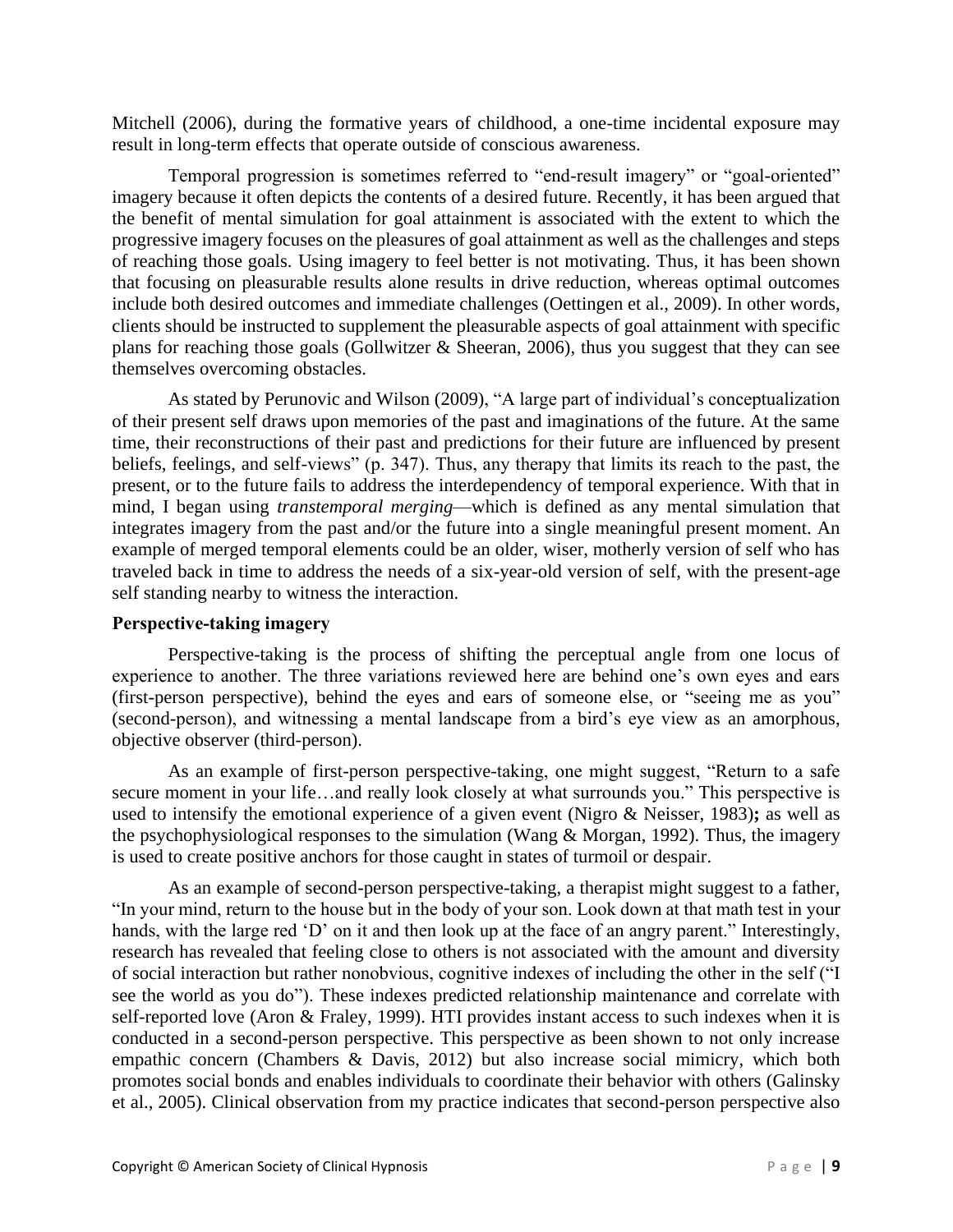effects theory of mind. For example, when an angry client simulates the subjective experience of the offender, he or she will subsequently remark, "Now I can see that he didn't mean to hurt me."

Lastly, picturing an event from a third-person visual perspective provides a more objective assessment of situations. In this reflective mindset, people tend to reflect on actions and life events in terms of their broader significance as opposed to their concrete detail (Libby et al., 2014). This perspective is used to decrease the amount of emotion clients experience while recalling the past (Berntsen & Rubin, 2006). When recalling traumatic events, those who take an observer point of view relive less of the emotional content than people who see the memory from their original, firstperson perspective, thus reducing the risk of treatment related deterioration (Kross & Ayduk, 2011; Mclsaac & Eich, 2004).

## **Emotive imagery**

Emotive imagery is defined as the mental simulation of objects, events, or contexts associated with strong emotional reactions. Certain objects, such as a close attachment figure, can produce significant emotional and cognitive alterations, even in a priming research paradigm (Gillath & Karantzas, 2019). The context in which the event is cast (e.g., a childhood home, vs. church, vs. work) will summon different dimensions of personality (Gieseking et al., 2014). While all images will carry some type of emotional signal, the content of emotive imagery is specifically chosen for its emotional effect. To highlight their motivational impact, the variations of emotive imagery are identified as having negative valence (aversive) or positive valence (reinforcing).

As an example of aversive imagery, I was asked to use hypnosis for smoking cessation by someone who had worked for twenty-five years as a hypnotherapist. Concerned about finding an acceptable procedure with an established expert, I suggested she "hallucinate" herself and then hypnotize that person. For twenty minutes, she remarked to her mentally simulated self, "It looks like dog shit, it smells like dog shit, it tastes like dog shit!" This single event ended her cravings. Also known as hypnoaversion, this technique has been used to treat alcohol abuse, smoking, and overeating (Miller, 1976).

As an example of reinforcing imagery, we can return to the example at the start of the paper, in which I used the imagery of adoring parents to reinforce a heroic self-image, thereby neutralizing trauma effects. To individualize my technique, I asked who she would want to have witness one of the most important moments of her life. She automatically responded with highly accessible imagery (mom and dad). After asking what images were most disturbing (the gurgling sound and limp body), a contrast was created between a negative outcome and the new positive event that was simulated.

In theory, this type of reinforcing imagery should facilitate future heroic behavior/emotion states—even without the use of an explicit post-hypnotic suggestion. Recent research demonstrates the importance of positively valanced imagery for non-conscious goal pursuit. However, this modern framework departs from the idea that a goal is represented as a desired state (e.g., seeing yourself as a hero) and instead identifies three characteristics of this representation that render nonconscious goal pursuit more likely to occur: a) its mental accessibility, b) the discrepancy of the represented state with the actual state, and c) its association with positive affect (Custers & Aarts, 2005). Thus, when using HTI the imagery content should always be tailored along these three dimensions.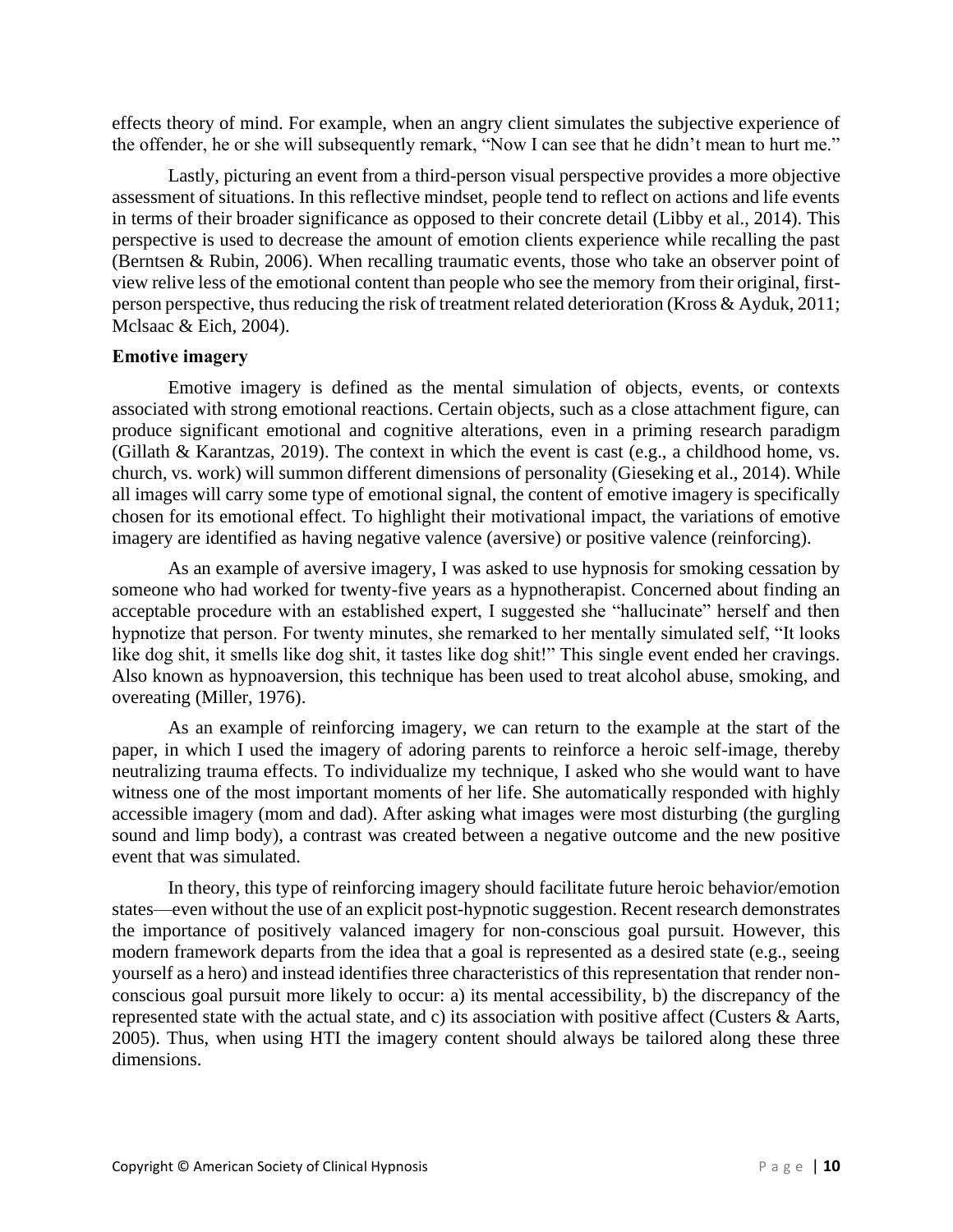## **Linguistic imagery**

Linguistic imagery is defined as the mental simulation of individual letters, words, phrases, or sentences that convey a meaningful message. While the primes (imagined print) within this simulation can also have an auditory quality (phonics are automatic during reading), the emphasis is on seeing the word, phrase, or sentence. Spontaneous instances of linguistic imagery are reflected in the modern aphorism, "I saw the writing on the wall" or historical accounts of someone witnessing God's finger writing a cryptic message on a wall (a combination of pictorial, linguistic, and mystical elements).

Interestingly, people preferentially use pictures to represent proximal events, while using words to represent distal events (Coulmas, 2008). Also, in a priming paradigm study, words were better conveyors of semantic information, presumably because pictures are context-bound representations whereas words activate a large set of semantic features (Durso & Johnson, 1979). Thus, it might be more useful to implement linguistic forms of HTI when seeking to mediate longterm goals and developmental trajectories that involve changing contexts.

That having been said, concrete words (e.g., father) are likely to be encoded by the image system along with visual imagery. Both of these are easier to access from memory than are abstract words (e.g., success), which are likely encoded by the verbal system only (Amit et al., 2009).

As a clinical example of linguistic imagery, while working with a young adult who was struggling to organize his future plans, I instructed him to see blank note cards floating in space and to watch printed words, each depicting a different life priority, suddenly appear on each of the cards. After this was achieved, I instructed him to watch as the words automatically sorted themselves in a line, with the lowest priority furthest out and his highest priority appearing right in front of his eyes. This individual was surprised by the emotionality he experienced when visualizing the word depicting his top priority yet he said at some level he knew all along that this was what he truly wanted (special instances, in which the linguistic stimuli are simulated in subliminal form, are later categorized under the heading of *ultra-marginal imagery*).

## **Synesthetic imagery**

Synesthetic imagery is intended to evoke synesthesia, which is the experience of a sensation in one sensory modality triggered involuntarily and automatically by a sensation in a different sensory modality. For example, hearing music and perceiving colors or tasting shapes. In clinical literature, synesthesia is considered to be a rare genetic condition, or result from brain damage, or when using hallucinogenic drugs. However, it has been shown that synesthesia can be produced using hypnosis (Cohen Kadosh et al., 2009; Kallio et al., 2017) and argued that an ability to experience the phenomenon is possessed by most if not all people (Marks, 1978).

While the idea of being able to "taste" something we see/hear sounds extraordinary, visual/audio synesthesia are commonly used in computer marketing to create the effect of smelling and tasting an online product (Nelson & Hitchon, 1995). Thus, it should come as no great surprise that hypnotic suggestion can be used to evoke subjectively compelling experiences with sensory alteration. It is important to note that actual sensory ability is not likely to change with hypnotic synesthesia (Anderson et al., 2014), limiting its practical application to problems of subjective reality and emotionality.

While this type of imagery has the potential to achieve positive clinical results in any category of subjective distress (Rader et al., 1996), I have only seen it taught for the purpose of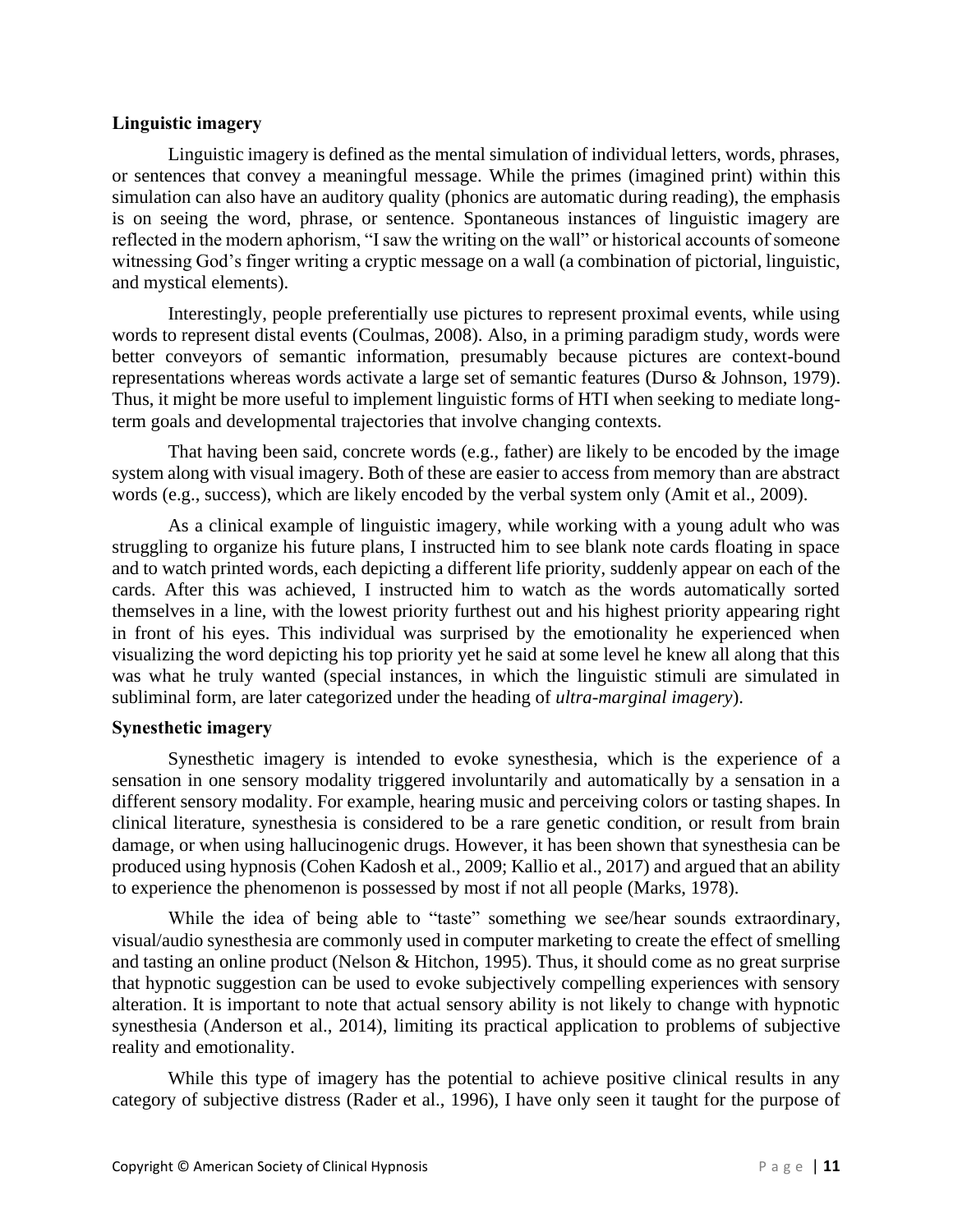hypnotic pain control (e.g., De Benedittis, 2016). Because pain exacerbation occurs after introducing unpleasant odor, light, or sound (Malenbaum et al., 2008; Villemure et al., 2006), it logically follows that imaging pleasing sights or sounds might help alleviate pain.

Another interesting possibility is that the subjective lack of volition produced by hypnosis (cold control theory) may circumvent the problem of ironic rebound. More specifically, Wegner's theory of ironic processes suggests intentional efforts to suppress undesirable experiences, such as pain, leads to a more distressing experience (Wegner, 2004). The use of cross-modal synesthesia enables patients to mediate the experience of pain without intentional cognitive effort, thus creating the phenomenological experience of automatic coping.

A third possibility is that the experience of synesthesia shares the same cognitive mechanisms as metaphor (Anaki & Henik, 2017). For example, if the smell of fish can lead to increased suspicion, then the imagery of softening a previously intense color or the smoothing of a formally jagged shape can metaphorically suggest a reduction in pain. As common with metaphors, the imagery moves from something concrete (e.g., "watch the color representing your pain, and see how it becomes more pleasing") to something rather abstract (i.e., pain management). Accordingly, it has been proposed that for all individuals there is a lower, unconscious degree of synesthesia (without explicit sensory manifestations) that aids in the construction of abstract associations between different perceptual fields (Bragança et al., 2015). If this is so, then hypnotic synesthesia can be viewed as an amplification of this natural process.

## **Mystical imagery**

Mystical imagery is defined as the mental simulation of an alternate reality. The different variations of mystical imagery reviewed here include transportation into a different body (embodiment), anthropomorphous metaphysical events (entity encounters), and implausible juxtapositions (paradoxicality). While the objects within this simulation can be concrete and familiar, their relationships to one another are surreal. As with all other classes of imagery, the clinical objective is not altered states of consciousness but rather altered states of reality. The intent is to loosen associations between established sets of emotion, cognition, and behavior and to excite implicit creativity.

As a close kin to HTI mystical imagery, the imagery produced by psychedelic drugs have been shown to result in new emotional associations and increased cognitive flexibility (Gallimore, 2015; Prochazkova et al., 2018; Watts & Luoma, 2020). Another close kin is the surreal imagery of dreams, which has been found to impact long-term emotionality (Davidson et al., 2005). From these outcomes, we can infer the value of HTI to stimulate increased use of symbolic processes, fantasy, exceptional affective states, and imagination during clinical problem-solving.

As an example of embodiment, I had a client ask me to use hypnosis to help him achieve insight. As he put it, "I can never get anywhere because my problems are hidden in the shadows, which are always behind me, no matter which direction I turn." In response, I suggested he become a beautiful black swan, with an exceedingly long neck that can turn in any direction. Following a twenty-minute simulation, not only did he achieve the insight he was hoping for, he was also able to end his routine trips to the chiropractor due to increased neck and back flexibility (this would be expected due to neuronal reuse/overlap, see Weinberger & Stoycheva, 2019).

As another example, a woman requested hypnosis for help with infertility. In response, I suggested she become a wide-open fertile valley. Having become the valley, she was filled with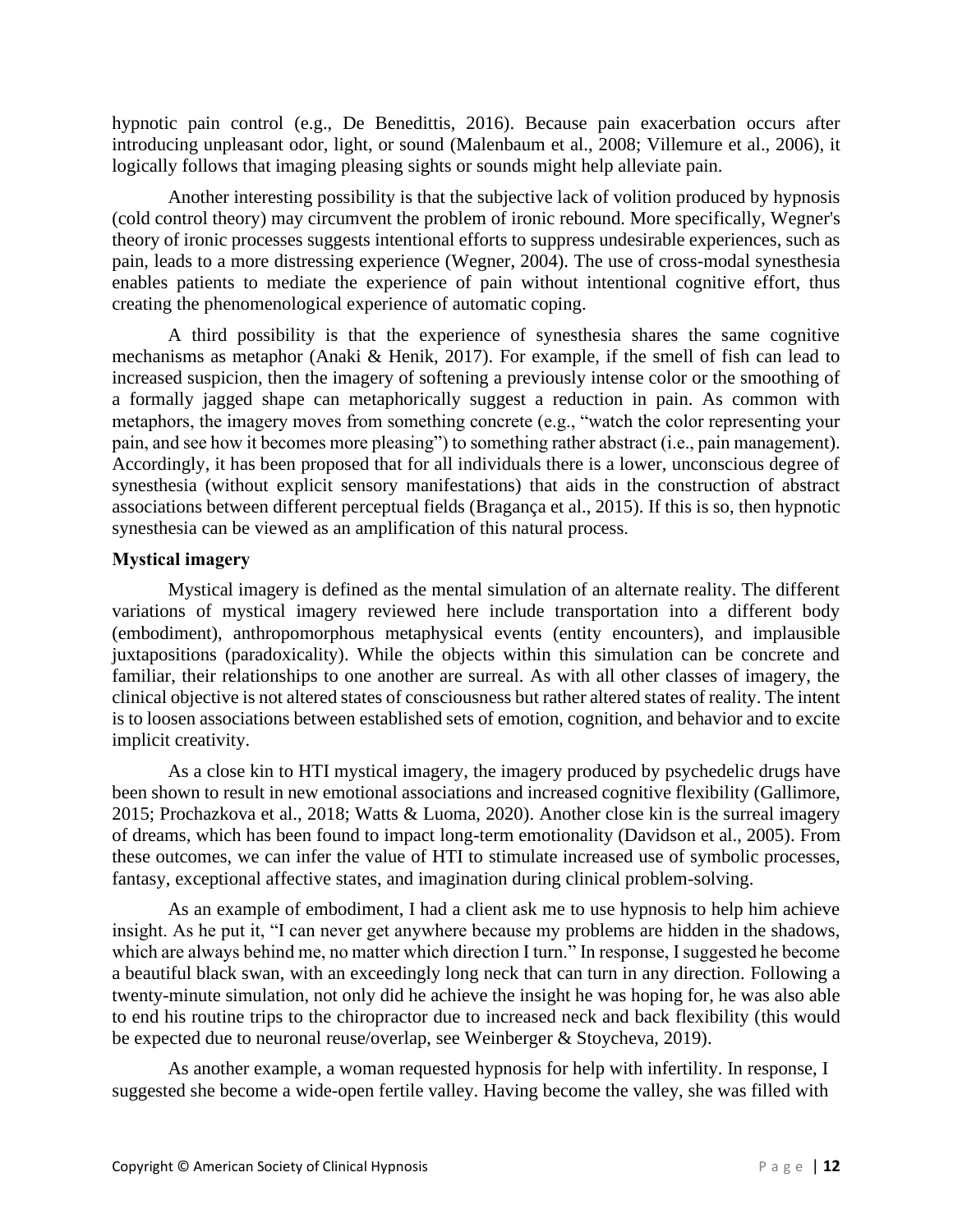fragrant flowers, buzzing bees, and a gentle breeze. In this embodied state, her spirit was to be experienced as an eagle flying low through the valley (knowing she was ovulating, she rushed home to have sex with her husband and became pregnant).

Another type of mystical imagery is entity encounters, which are more common than one might expect. Children characterized by high intelligence and advanced social skills are likely to spontaneously generate imaginary companions (Taylor et al., 2004). Similarly, religious adults might hear the voice of God/Allah or see an angel. As an example of an entity encounter, I told a woman (an elderly nun) to experience a hypnotic dream, during which she encountered "the Lion of Judea." After ascribing surreal features to the creature (e.g., wings the size of trees and a voice that made the ground shake), I suggested, "He is now speaking to you in love and wisdom, a beautiful eternal truth that you are meant to know." During the use of this HTI, the woman's body quivered and her breathing became labored, as if she were gasping for air. The emotional effect was profound. Relevant research for these types of primes comes from treatment outcome studies of psychedelic treatment regimens. For entity encounters that are drug induced, they often produce positive emotions such as joy, trust, surprise, love, kindness and friendship, although fear is also a common emotion associated with entity encounters (Lutkajtis, 2020).

The final variation, paradoxicality, involves the use of self-contradictory phrases, such as "dazzling obscurity," "whispering silence," or "teeming desert." As observed by William James (1902, p. 412), in mystical literature paradoxical terminology is used to convey the idea of something beyond the ordinary. Clinical experience suggests that this type of imagery fosters a sense of awe or confusion. As an example of paradoxicality, Ericksonian hypnotherapists sometimes use contradictory statements to describe a trance experience, such as, "During this trance, you will know without knowing what you know and go into the future to see something that has been invisible" (for more information, see Lankton, 1983).

#### **Ultra-marginal imagery**

Ultra-marginal imagery is defined as the mental simulation of concealed information. The four variations reviewed here are statements we cannot discern (concealed auditory input), written messages we cannot see (concealed literary production), unexplained behavior (concealed intention), and rewards or punishments we cannot conceptualize (concealed outcomes). While the presence of any of these events is consciously processed, the content details are presumably processed without conscious attention. This is the equivalent of using subliminal primes within a mentally simulated environment. While the presence of implicit details is a given during all acts of mental simulation (Kosslyn & Moulton, 2009), the suggestion for ultra-marginal elements is meant to heighten suspense & curiosity, thus intensifying the focus of attention, as well as increasing the range of opportunity for unconscious creativity.

As an example of concealed auditory input, the therapist might suggest, "Your father is whispering in your ear. You cannot consciously determine what he said but you can feel a powerful emotional reaction after hearing those whispered words." The possible variations on a concealed whisper are endless and therefore amenable to the client's interests and emotional concerns.

As an example of concealed literary production, the therapist might suggest, "You are to write a letter that outlines how you will transform your life and become the person you long to be. However, the sentences you write will remain invisible for now. It is only your unconscious intelligence that will study the contents of the letter and put it all into action." Following this procedure, one of my clients reported, in a ten-year follow-up, that she had carried the letter in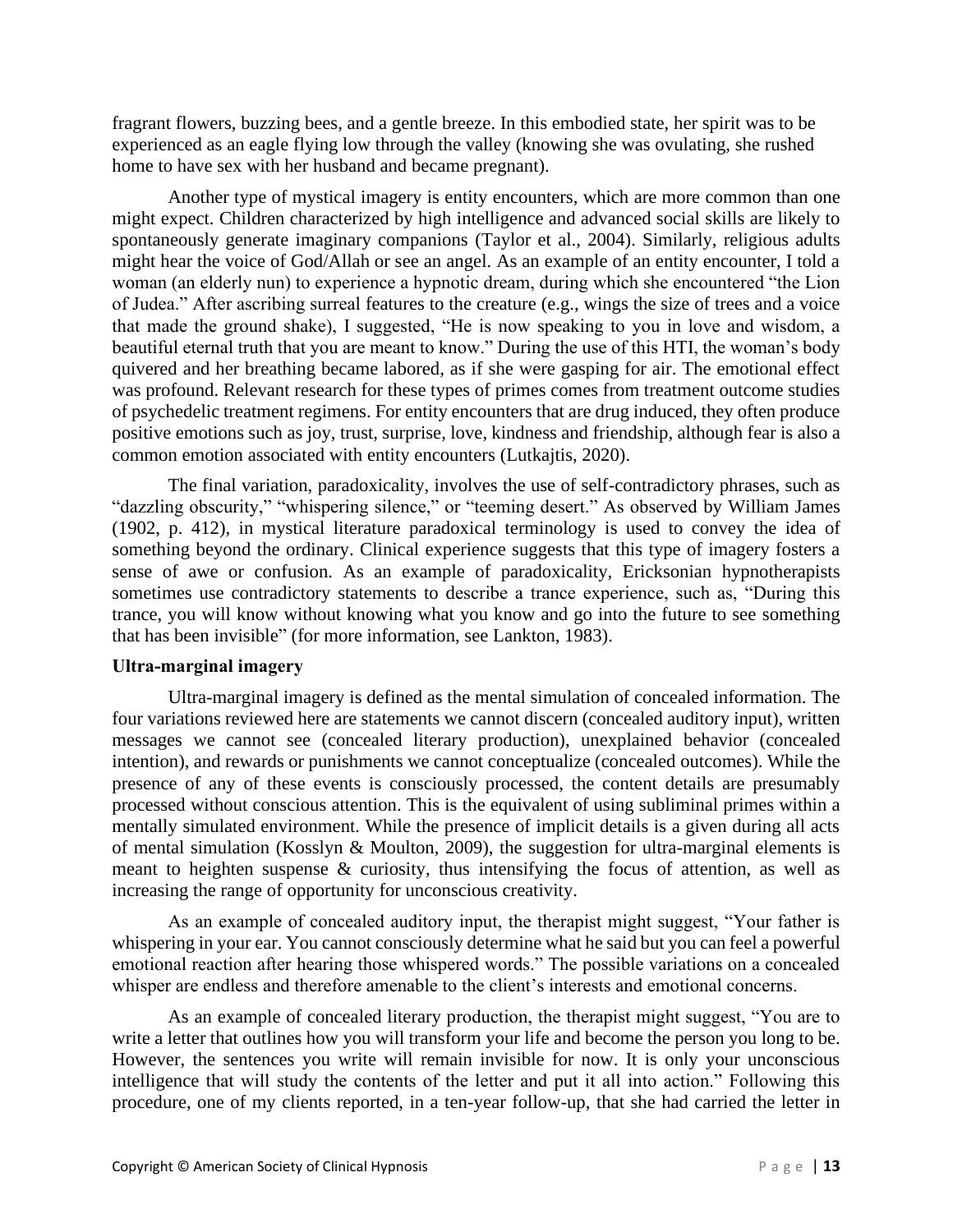reoccurring dreams. And though she never saw the letter's contents, she felt that it altered the course of her life (for more details on this case, see Short, 2021, pp. 169–170).

As an example of concealed intention, a young woman who had just successfully restored her marriage, witnessed her husband die of cardiac arrest the evening of their final couple's session with me. After hospitalization for attempted suicide, she requested another couple's session to try and "feel closer" to her (deceased) husband. During this visit, I had her visualize a visceral encounter with him. During that encounter, I suggested, "When you walk into the adjacent room, you will see that your husband has placed a surprise for you there. It is both shocking and deeply meaningful. He does not tell you why he selected this present but eventually you will understand." Her response was extraordinary (for more details on this case, see Short, 2021, p. 96).

Finally, ultra-marginal imagery that conceals outcomes is most likely to be utilized for motivational purposes. Religion's use of the imagery of heaven, contrasted with that of hell, often includes ultra-marginal elements. For example, "The beauty of heaven is beyond what you can perceive with mortal eyes." Along the same lines, strong promotion motivation can be achieved using the suggestion, "The pride and joy you will feel after quitting smoking cannot yet be visualized in your conscious mind—the image is simply too beautiful."

In addition to its motivational value, there might be implementational value when planning action without conscious involvement. Labeled as the paradox of introspection, Schooler, Ariely, and Loewenstein (2003) found that the direct pursuit of positive internal states can produce a negative effect, with the active monitoring of pleasure and the deliberate intention to enjoy an activity leading to decreased enjoyment. The concept of ultra-marginal imagery presupposes goaloriented unconscious cognition.

The strategic clinical use of unconscious imagery has received little attention. In practical terms, ultra-marginal imagery allows us to enter and meaningfully explore emotional spaces that have become segregated from conscious awareness. Knowing that explicit imagery plays a role in informing implicit memories (Kosslyn & Moulton, 2009), my suspicion is that implicit imagery can be expected to do the same, and perhaps in more profound ways.

## **Procedural principles**

By studying the principles of mental processing and the effects of specific situational variables, practitioners of hypnosis are better prepared to make strategic calculations and exercise the type of reflective discernment facilitated by conscious processes. In this analysis, conventional hypnosis practice (including formal trance induction) was deemphasized in favor of principlebased methodology derived from modern studies of the unconscious processing mode. These principles have been classified under five broad headings: (a) automaticity, (b) imaginability, (c) functional relevance, (d) iterative processing, and (e) congruency.

#### **Automaticity**

The first rule of HTI is that all content and action must be experienced as automatic and free of conscious control. Suggestions to facilitate automaticity can be straightforward, for example, "Close your eyes and see what image automatically comes to mind." For clients who are doubtful of their responsiveness to hypnosis, ironic processing (Wegner, 1994) can be utilized. For example, "No matter how hard you try not to see it, an image will still automatically appear." In related priming paradigm research, it has been found that unconscious processing is more likely to occur when a person is: relaxed, not actively strategizing, and their attitude is passive and receptive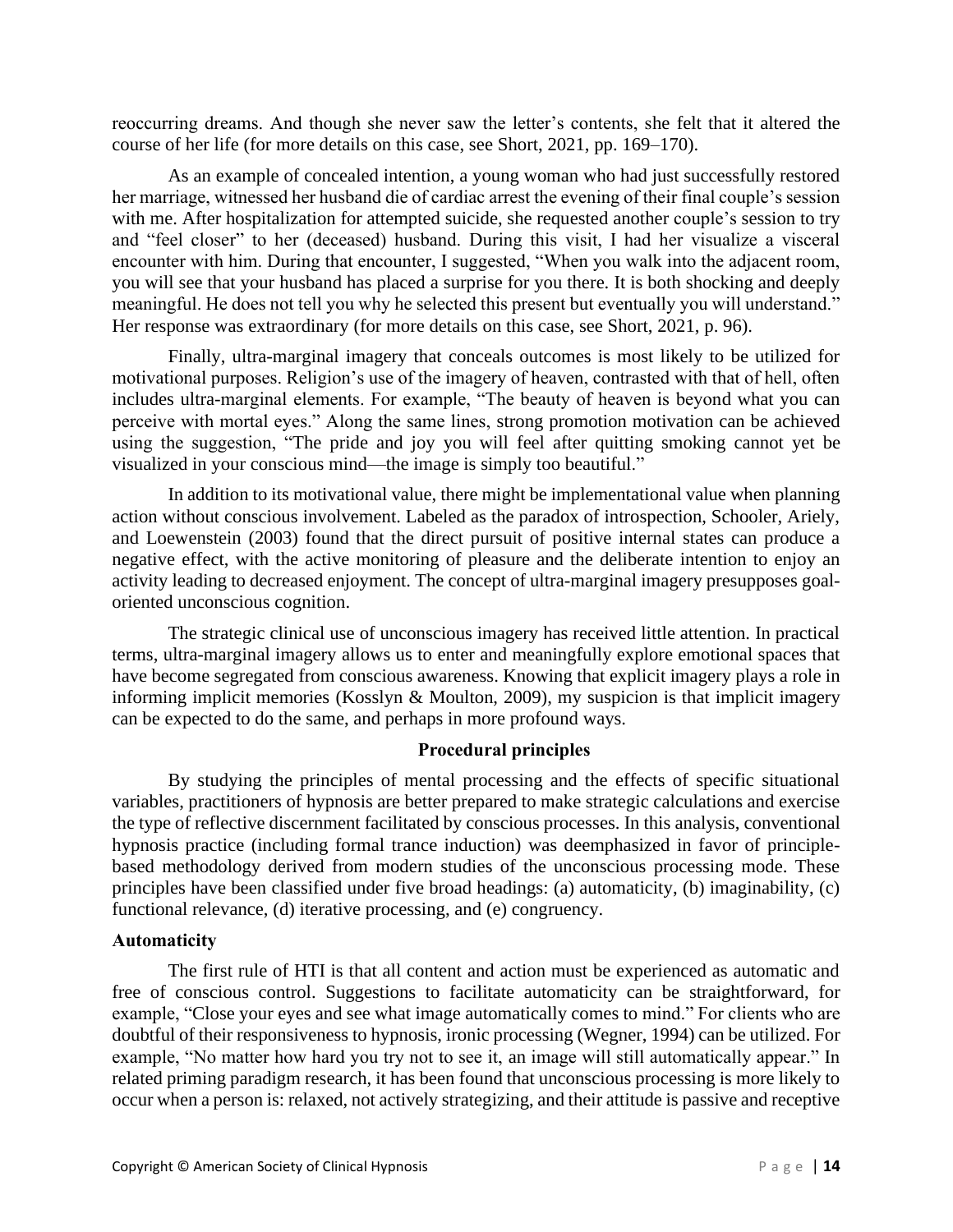(Ramsøy & Overgaard, 2004; Weinberger & Stoycheva, 2019, p. 133), which points to the importance of suggesting these behaviors in preparation for HTI.

## **Imaginability**

For HTI, all suggested imagery should be readily available for simulation. Imaginability refers to the extent to which words evoke concrete sensations (Rasmussen & Berntsen, 2014). The best way to assess a client's faculty for images is through direct questioning, for example, "What images easily come to mind when I mention the word 'relaxation?'" Another method is to draw on probable everyday exposure (e.g., a tree) or from knowledge of the client's life experience (e.g., the image of a rescue mission with a client who is currently working on a S.W.A.T. team). Another good possibility is to add onto existing imagery (e.g., Janet dressing the dead corpses in clothing).

## **Functional relevance**

Clinically relevant imagery either primes a problem definition or possible solutions. Problem/solution sets can be divided into three broad categories: (a) trauma resolution, (b) drive reduction, and (c) drive activation. To make informed chorographical choices, it is important to elicit a detailed description of the undesirable phenomenology (Chaves, 1999). For example, for the client who describes a traumatic divorce as "making me feel cold and numb," the thermal imagery of warmth is indicated. For the client in shock, who says, "I cannot even say what my problem is because everything is swirling around me like a tornado," a third-person perspective is indicated, with some distal scaling. As an example of simulating a mental experience for drive reduction, outcome studies have shown that the imagined consumption of a food reduces its actual consumption (Kappes & Morewedge, 2016). Lastly, when discussing the problem of addictive, out-of-control behavior, researchers have noted that strong craving (of longer durations) is preceded by affectively charged sensory imagery that simulates the experience of target acquisition and consumption (Kavanagh et al., 2009). Thus, it is not the content of the mental simulation that is inherently useful or problematic, but rather the function of the imagery relative to an identified problem or solution.

## **Iterative processing**

The rule of iterative processing states that optimal problem-solving incorporates both conscious and unconscious process work. This concept has been elaborated in explicit–implicit interaction theory, which addresses the integration of the results of explicit and implicit processing and iterative (bidirectional) processing (Hélie & Sun, 2010). One important objective of iterative processing is neural integration such that the activation of a goal leads to activation of many other behaviors lower in the hierarchy (Aarts & Dijksterhuis, 2000).

In the clinical context, this iterative process, between conscious and unconscious processes, can be illustrated in the following case. A man complained of depression but could not say why. When asked to close his eyes and see his depression, he saw an image of his wife yelling at him and criticizing him. I asked if he knew how to assert himself with his wife. He replied that he did not. So, I asked what he does professionally, he smiled with pride and said, "I'm a fixer. I tell CEOs how to fix their companies." Next, I asked, "What if one of these dominant CEOs tells you no?" With a tone of voice that reminded me of a mafia boss, he replied, "They never say no." Next, I had him close his eyes and see himself as "the fixer" talking politely with his wife about the things that need to change in their relationship.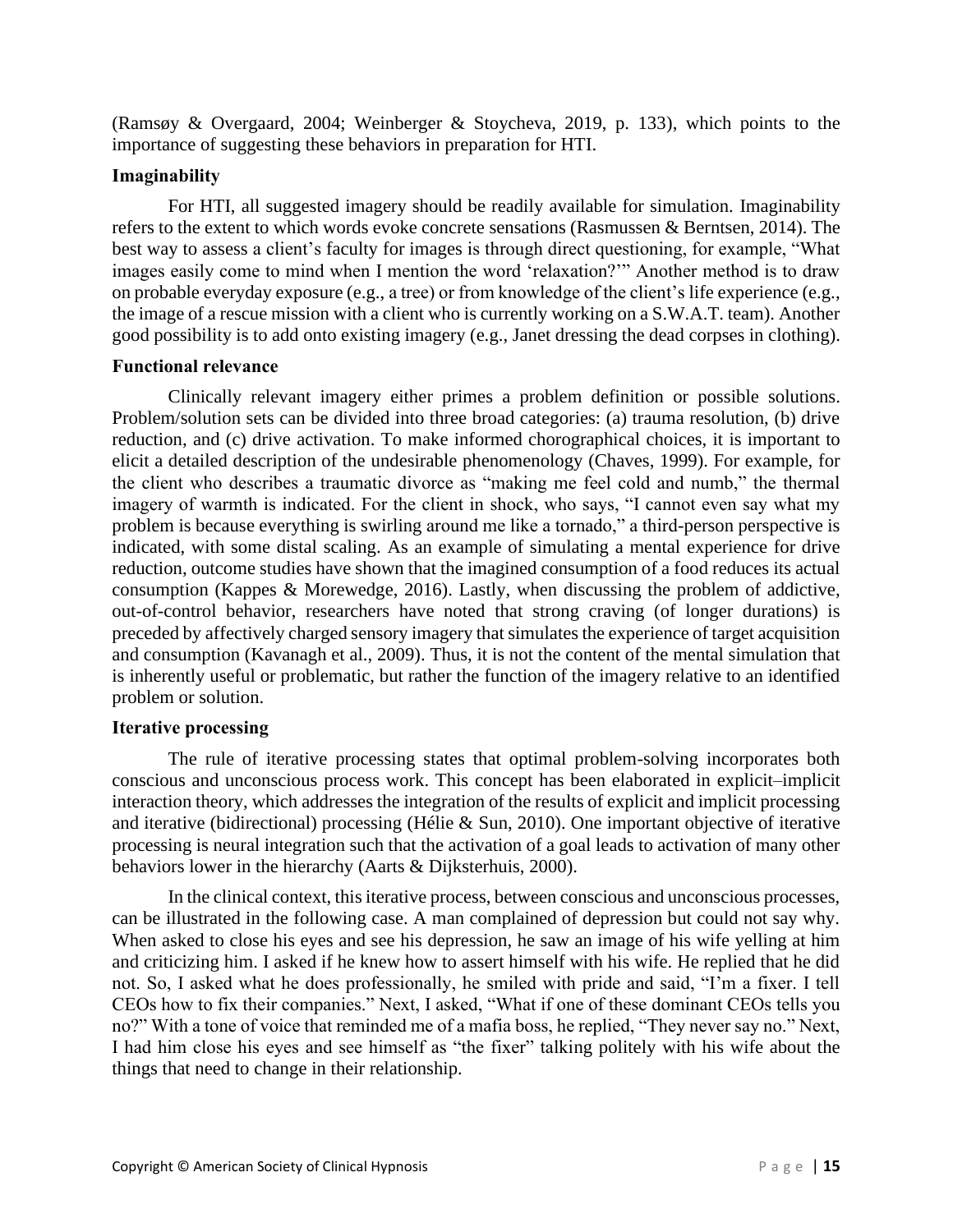#### **Congruency**

The rule of congruency states that, when possible, action in a mentally simulated environment should be congruent with posturing or movement in the physical world. While mental simulation is primarily a mental event, emotion and cognition are facilitated by the movement of a physical body. For example, researchers have found that changing body posture mediates the subjective energy level, with a slumped posture depressing energy levels versus an erect posture which increases feelings of energy (Peper & Lin, 2012). This phenomenon can be understood in terms of neuronal reuse and overlapping systems for physical and imagined movement. Both activate the supplementary motor area (SMA), the premotor cortex (PMC), and the cerebellum (Lotze et al., 1999; Michelon et al., 2006), though of course the activation is not identical so as to prevent overt movement (Solodkin et al., 2004). Along similar lines, visual imagery involves a network of brain areas from the frontal cortex to sensory areas, overlapping with the default mode network (DMN), and can function much like a weak version of afferent perception (Pearson, 2019). Thus, when clients need to see things from a new perspective, the embodied action would be to turn their head in a new direction. If ego dissolution is required (i.e., reduced neural activity in the DMN), then the body should be fixed in a still position, as we are accustomed to seeing in traditional hypnotic posturing (Deeley et al., 2012). However, if motivation and goal pursuit are required, then active states of hypnosis (movement with eyes open, Banyai & Hilgard, 1976), would be more congruent.

#### **Limitations**

The HTI conceptual framework offers an understanding of clinical-grade imagery in the context of hypnosis. But no predictions have been made. Using experimental studies, causal chains need to be systematically studied using research methodology suitable for the study of HTI. At best, this study clarifies variables of interest and provides a precise terminology for identifying the object of observation.

A clear priority for future research is to determine the role of unobtrusive primes (those elements available to perception but not consciously considered) associated with any given construction of mental simulation. This would be analogous to distinguishing inert versus active ingredients in medicine. It would also be important to test predictions of whether behavioral and emotional effects achieved through priming in the physical world translate to effects achieved in a mentally simulated landscape.

A significant limitation in the literature review is the near exclusive focus on the potential benefits of mental simulation without exploring potential harm. Questions persist regarding the extent to which unwanted imagery contributes to psychopathology. And, the question of imagetoxicity versus restorative-imagery looms large. It is essential for clinicians to know which class of images are inherently disturbing or unethical (e.g., images that cross the line from aversive to disturbing).

#### **Conclusion**

This paper seeks to identify the many different uses of HTI while also contrasting differences in conscious versus unconscious intelligence. For knowledge building intended to benefit conscious intelligence, we turn to semantic language and lexicogrammar. To elicit the involvement of unconscious intelligence, we turn to non-linear, multidimensional mediums of information, such as imagery, metaphor, and symbolic narratives. Of these three, imagery is the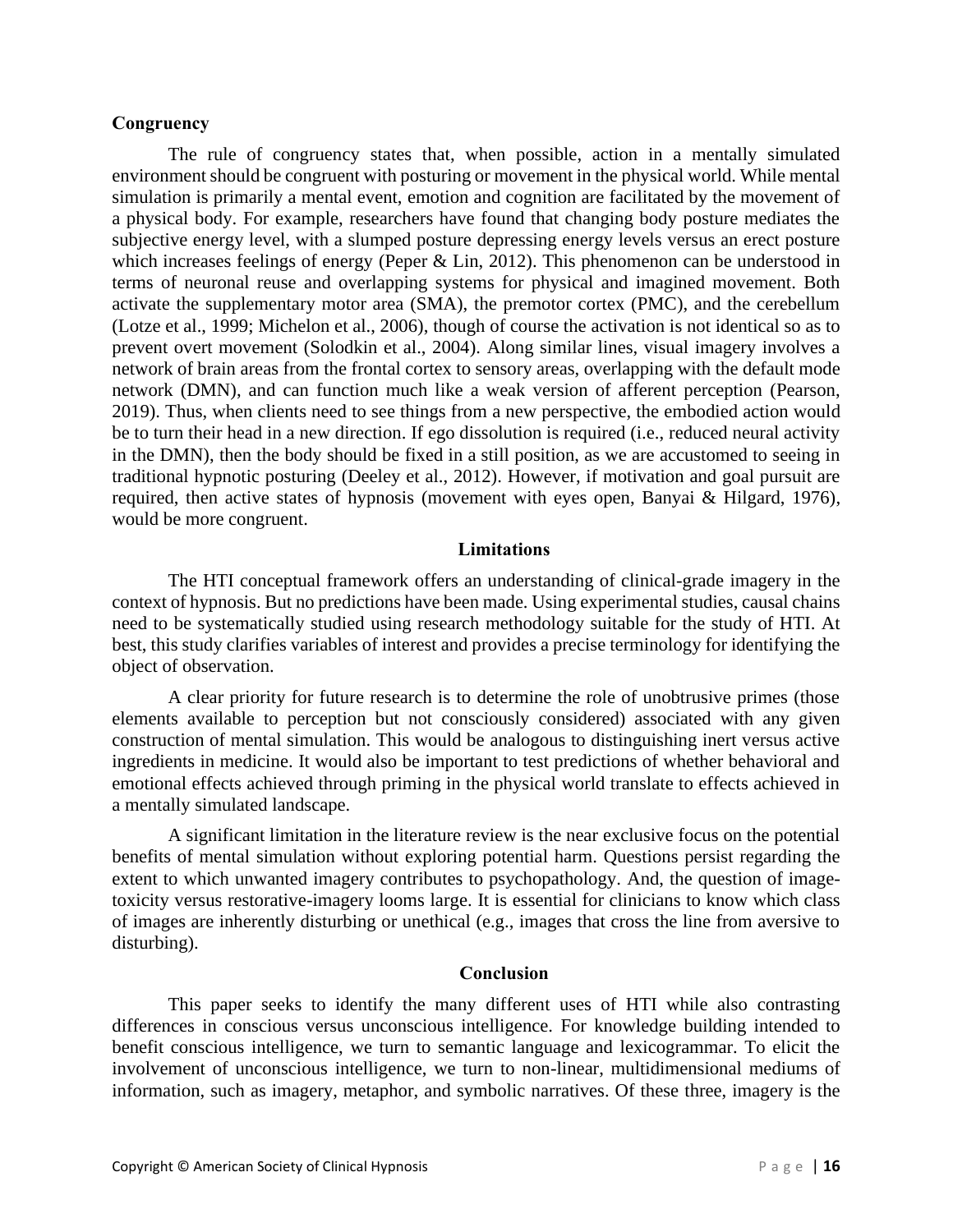irreducible factor. Its presence can be assumed in any configuration of emotion or cognition. Because hypnosis has historically aimed to influence unconscious processes, it is only logical that hypnosis researchers and practitioners would want to better understand the language of unconscious processing (Short, 2021).

To that end, I have used a variety of multidisciplinary conceptual data to identify and organize nine categories of multi-sensory imagery: scaling, thermal, temporal, perspective-taking, emotive, linguistic, synesthetic, mystical, and ultra-marginal imagery. This index can be used as a chorographical guide while strategically sculpting clinically relevant primes for the mental landscape. The overarching concept for HTI is that mental simulation mediates unconscious perception, memory, attitudes, emotions, and higher cognition (implicit learning), affecting the mind in much the same manner as physical experience.

For the product of suggested mental simulation to be considered clinical-grade, five procedural rules have been proposed: automaticity, imaginability, functional relevance, iterative processing, and congruency. This framework is meant to clarify the relations among mental simulations and other classical hypnotic devices such as verbal suggestion, eye-closure, and unique physical posturing. Mental simulation is hypnotic when the elemental qualities of the mental simulation form automatically and their semantics are processed outside of conscious awareness. In other words, after the mental image is created, the person both feels different and thinks differently but without being able to fully trace the development of the new knowledge.

Though common to everyday experience, much of the phenomenology utilized in hypnosis has remained detached from the bourgeoning fields of cognitive and social psychology, with only modest progress in neuropsychology. This study represents an attempt to bridge these gaps and to further our understanding of unconscious intelligence. More importantly, the data supporting the conclusions of this study come from the population at large so that principles of HTI can be generalized to any client seeking psychological care (not just high hypnotizables). As argued in this paper, HTI is more than a vehicle of suggestion. When used in a problem-solving context, HTI may play an important role in the focused activation of unconscious intelligence.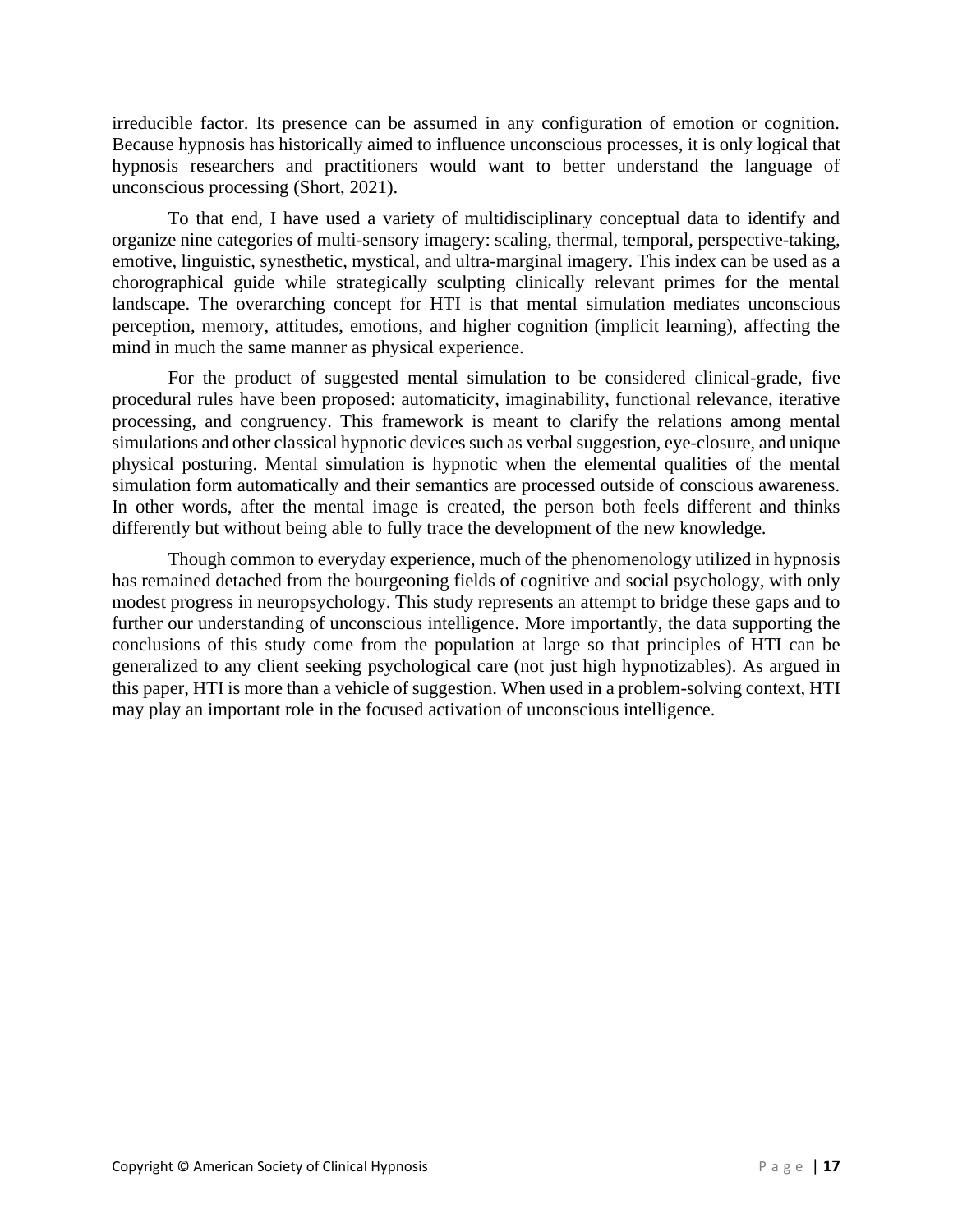#### **References**

- Aarts, H., & Dijksterhuis, A. (2000). Habits as knowledge structures: Automaticity in goal-directed behavior. *Journal of Personality and Social Psychology*, *78*(1), 53–63. https://doi.org/10.1037/0022-3514.78.1.53
- Aldama, F. L. (2010). *Toward a Cognitive Theory of Narrative Acts*. University of Texas Press.
- Amit, E., Algom, D., Trope, Y., & Liberman, N. (2009). "Thou shalt not make unto thee any graven image": The distance dependence of representation. In *Handbook of imagination and mental simulation* (pp. 53–68). Psychology Press.
- Anaki, D., & Henik, A. (2017). Bidirectionality in Synesthesia and Metaphor. *Poetics Today*, *38*(1), 141– 161. https://doi.org/10.1215/03335372-3716264
- Anderson, H. P., Seth, A. K., Dienes, Z., & Ward, J. (2014). Can grapheme-color synesthesia be induced by hypnosis? *Frontiers in Human Neuroscience*, *8*, 220. https://doi.org/10.3389/fnhum.2014.00220
- Aron, A., & Fraley, B. (1999). Relationship Closeness as Including Other in the Self: Cognitive Underpinnings and Measures. *Social Cognition*, *17*(2), 140–160. https://doi.org/10.1521/soco.1999.17.2.140
- Banyai, E. I., & Hilgard, E. R. (1976). A comparison of active-alert hypnotic induction with traditional relaxation induction. *Journal of Abnormal Psychology*, *85*(2), 218–224. https://doi.org/10.1037/0021-843X.85.2.218
- Bargh, J. (2017). *Before You Know It: The Unconscious Reasons We Do What We Do*. Simon and Schuster.
- Berntsen, D., & Rubin, D. C. (2006). Emotion and vantage point in autobiographical. *Cognition and Emotion*, *20*(8), 1193–1215. https://doi.org/10.1080/02699930500371190
- Berry, D. C., Berry, D., & Dienes, Z. (1993). *Implicit Learning: Theoretical and Empirical Issues*. Psychology Press.
- Bragança, G. F. F., Fonseca, J. G. M., & Caramelli, P. (2015). Synesthesia and music perception. *Dementia & Neuropsychologia*, *9*, 16–23. https://doi.org/10.1590/S1980-57642015DN91000004
- Braid, J. (1846). The Power of the Mind over the Body. In D. J. Robertson (Ed.), *The Discovery of Hypnosis: The Complete Writings of James Braid the Father of Hypnotherapy.* (pp. 235–251). UKCHH Ltd.
- Chambers, J. R., & Davis, M. H. (2012). The Role of the Self in Perspective-Taking and Empathy: Ease of Self-Simulation as a Heuristic for Inferring Empathic Feelings. *Social Cognition*, *30*(2), 153–180. https://doi.org/10.1521/soco.2012.30.2.153
- Chaves, J. F. (1999). Applying hypnosis in pain management: Implications of alternative theoretical perspectives. In *Clinical hypnosis and self-regulation: Cognitive-behavioral perspectives* (pp. 227–247). American Psychological Association. https://doi.org/10.1037/10282-009
- Cleeremans, A., & Dienes, Z. (2008). Computational models of implicit learning. In *The Cambridge handbook of computational psychology* (pp. 396–421). Cambridge University Press. https://doi.org/10.1017/CBO9780511816772.018
- Cohen Kadosh, R., Henik, A., Catena, A., Walsh, V., & Fuentes, L. J. (2009). Induced Cross-Modal Synaesthetic Experience Without Abnormal Neuronal Connections. *Psychological Science*, *20*(2), 258–265. https://doi.org/10.1111/j.1467-9280.2009.02286.x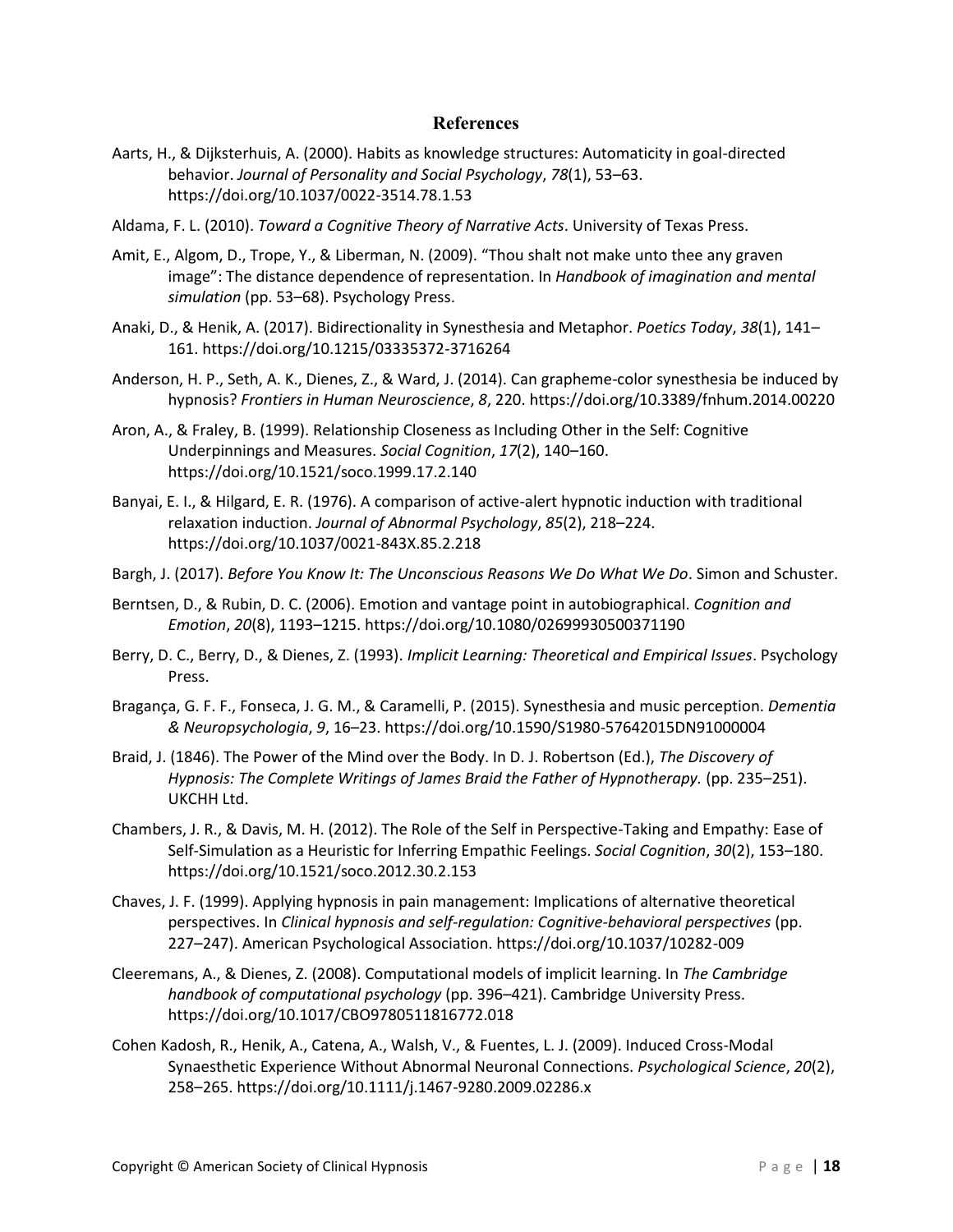- Coulmas, F. (2008). Linguistic Landscaping and the Seed of the Public Sphere. In *Linguistic Landscape*. Routledge.
- Creswell, J. D., Bursley, J. K., & Satpute, A. B. (2013). Neural reactivation links unconscious thought to decision-making performance. *Social Cognitive and Affective Neuroscience*, *8*(8), 863–869. https://doi.org/10.1093/scan/nst004
- Custers, R., & Aarts, H. (2005). Beyond priming effects: The role of positive affect and discrepancies in implicit processes of motivation and goal pursuit. *European Review of Social Psychology*, *16*(1), 257–300. https://doi.org/10.1080/10463280500435919
- Davidson, J., Lee-Archer, S., & Sanders, G. (2005). Dream Imagery and Emotion. *Dreaming*, *15*(1), 33–47. https://doi.org/10.1037/1053-0797.15.1.33
- De Benedittis, G. (2016). Hypnosis & Fibromyalgia. In G. E. ABPH PhD, ABPP (Ed.), *Handbook of Medical and Psychological Hypnosis: Foundations, Applications, and Professional Issues*. Springer Publishing Company.
- Deeley, Q., Oakley, D. A., Toone, B., Giampietro, V., Brammer, M. J., Williams, S. C. R., & Halligan, P. W. (2012). Modulating the Default Mode Network Using Hypnosis. *International Journal of Clinical and Experimental Hypnosis*, *60*(2), 206–228. https://doi.org/10.1080/00207144.2012.648070
- Dienes, Z., & Hutton, S. (2013). Understanding hypnosis metacognitively: RTMS applied to left DLPFC increases hypnotic suggestibility. *Cortex*, *49*(2), 386–392. https://doi.org/10.1016/j.cortex.2012.07.009
- Dienes, Z., & Perner, J. (2007). Executive control without conscious awareness: The cold control theory of hypnosis. In *Hypnosis and conscious states: The cognitive neuroscience perspective* (pp. 293– 314). Oxford University Press.
- Dijksterhuis, A., & Nordgren, L. F. (2006). A Theory of Unconscious Thought: *Perspectives on Psychological Science*. https://journals.sagepub.com/doi/10.1111/j.1745-6916.2006.00007.x
- Durso, F. T., & Johnson, M. K. (1979). Facilitation in naming and categorizing repeated pictures and words. *Journal of Experimental Psychology: Human Learning and Memory*, *5*(5), 449–459. https://doi.org/10.1037/0278-7393.5.5.449
- Erickson, M. H. (1932). Possible detrimental effects of experimental hypnosis. *The Journal of Abnormal and Social Psychology*, *27*(3), 321–327. https://doi.org/10.1037/h0072519
- Erickson, M. H., & Haley, J. (1985). *Conversations with Milton H. Erickson, M.D., Vol I: Changing Individuals* (1st edition). Triangle Press.
- Freud, S. (1923). *The Ego And The Id. The Standard Edition of the Complete Psychological Works of Sigmund Freud: Vol. Volume XIX (1923-1925)*. Hogarth Press and Institute of PsychoAnalysis.
- Freud, S., & Breuer, J. (1895). *Studies in Hysteria (1895)* (2004th ed.). Penguin.
- Galinsky, A. D., Ku, G., & Wang, C. S. (2005). Perspective-Taking and Self-Other Overlap: Fostering Social Bonds and Facilitating Social Coordination. *Group Processes & Intergroup Relations*, *8*(2), 109– 124. https://doi.org/10.1177/1368430205051060
- Gallimore, A. R. (2015). Restructuring consciousness –the psychedelic state in light of integrated information theory. *Frontiers in Human Neuroscience*, *9*, 346. https://doi.org/10.3389/fnhum.2015.00346
- Galton, F. (1880). Statistics of Mental Imagery. *Mind*, *5*(19), 301–318.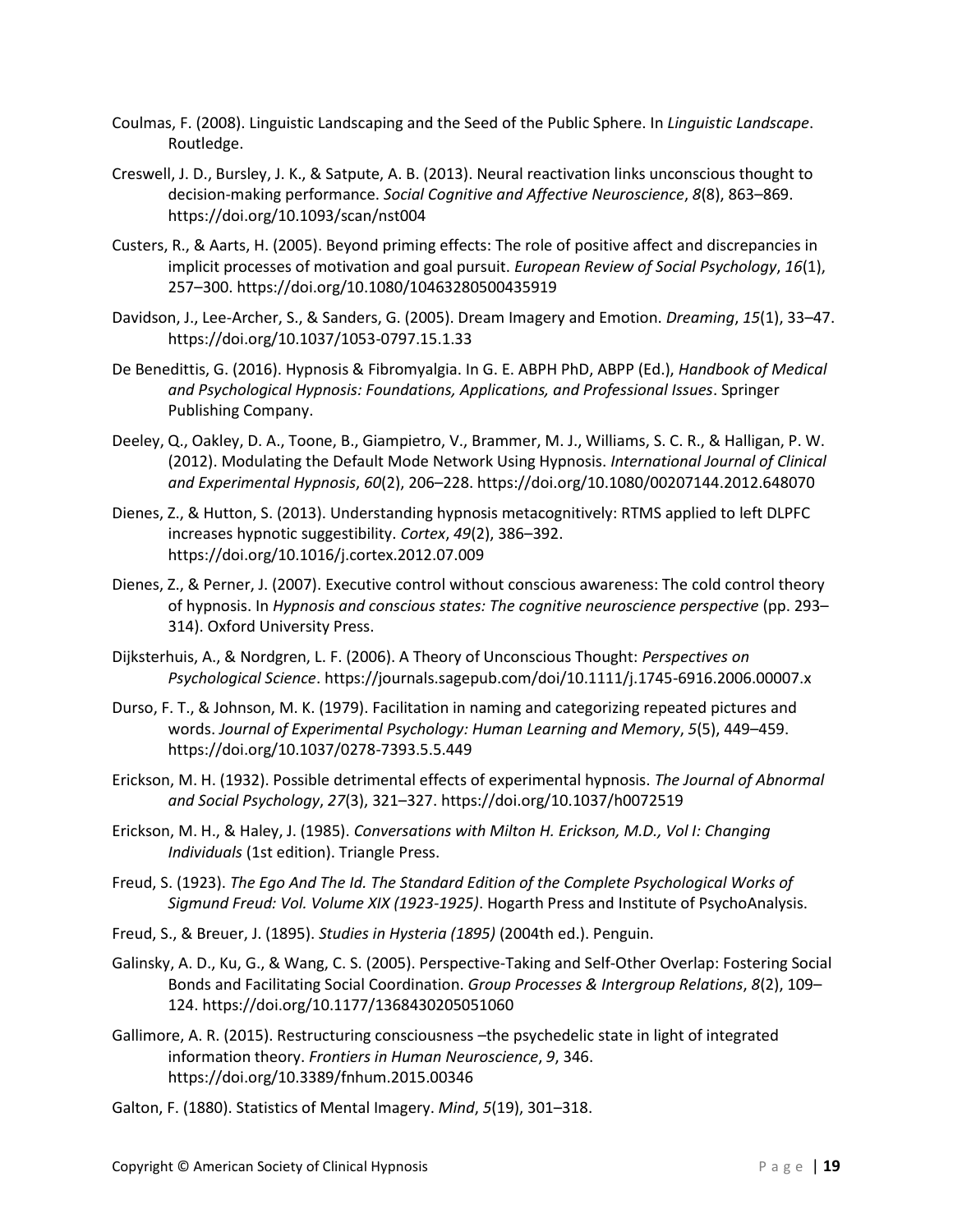- Gieseking, J. J., Mangold, W., Katz, C., Low, S., & Saegert, S. (2014). *The People, Place, and Space Reader*. Routledge.
- Gillath, O., & Karantzas, G. (2019). Attachment security priming: A systematic review. *Current Opinion in Psychology*, *25*, 86–95. https://doi.org/10.1016/j.copsyc.2018.03.001
- Gollwitzer, P. M., & Sheeran, P. (2006). Implementation Intentions and Goal Achievement: A Meta‐ analysis of Effects and Processes. In *Advances in Experimental Social Psychology* (Vol. 38, pp. 69– 119). Academic Press. https://doi.org/10.1016/S0065-2601(06)38002-1
- Hélie, S., & Sun, R. (2010). Incubation, insight, and creative problem solving: A unified theory and a connectionist model. *Psychological Review*, *117*(3), 994–1024. https://doi.org/10.1037/a0019532
- Hilgard, E. R., Weitzenhoffer, A. M., Landes, J., & Moore, R. K. (1961). The distribution of susceptibility to hypnosis in a student population: A study using the Stanford Hypnotic Susceptibility Scale. *Psychological Monographs: General and Applied*, *75*(8), 1–22. https://doi.org/10.1037/h0093802
- Holmes, E. A., & Mathews, A. (2010). Mental imagery in emotion and emotional disorders. *Clinical Psychology Review*, *30*(3), 349–362. https://doi.org/10.1016/j.cpr.2010.01.001
- Hull, C. L. (1933). *Hypnosis and Suggestibility: An Experimental Approach*. Crown House Publishing LLC.
- Jabareen, Y. (2009). *Building a Conceptual Framework: Philosophy, Definitions, and Procedure*. *8*(4), 49– 62. https://doi.org/doi.org/10.1177/160940690900800406
- James, W. (1902). *The Varieties of Religious Experience* (1985th ed.). Harvard University Press.
- Janet, P. (1898). L'influence somnambulique et la besoin de direction. In W. L. Mackenzie (Ed.), *Névroses et idées fixes, Vol. 1* (Vol. 1, pp. 423–480). Alcan; JSTOR. https://www.jstor.org/stable/2247557
- Janet, P. (1925). *Psychological Healing: A Historical and Clinical Study*. Macmillan.
- Kahneman, D. (2011). *Thinking, Fast and Slow*. Farrar, Straus and Giroux.
- Kallio, S., Koivisto, M., & Kaakinen, J. K. (2017). Synaesthesia-type associations and perceptual changes induced by hypnotic suggestion. *Scientific Reports*, *7*(1), 17310. https://doi.org/10.1038/s41598- 017-16174-y
- Kappes, H. B., & Morewedge, C. K. (2016). Mental Simulation as Substitute for Experience. *Social and Personality Psychology Compass*, *10*(7), 405–420. https://doi.org/10.1111/spc3.12257
- Kavanagh, D. J., May, J., & Andrade, J. (2009). Tests of the elaborated intrusion theory of craving and desire: Features of alcohol craving during treatment for an alcohol disorder. *British Journal of Clinical Psychology*, *48*(3), 241–254. https://doi.org/10.1348/014466508X387071
- Kosslyn, S. M. (1975). Information representation in visual images. *Cognitive Psychology*, *7*(3), 341–370. https://doi.org/10.1016/0010-0285(75)90015-8
- Kosslyn, S. M. (1996). *Image and Brain: The Resolution of the Imagery Debate*. MIT Press.
- Kosslyn, S. M., Ganis, G., & Thompson, W. L. (2001). Neural foundations of imagery. *Nature Reviews Neuroscience*, *2*(9), 635–642. https://doi.org/10.1038/35090055
- Kosslyn, S. M., & Moulton, S. T. (2009). Mental imagery and implicit memory. In *Handbook of imagination and mental simulation* (pp. 35–51). Psychology Press.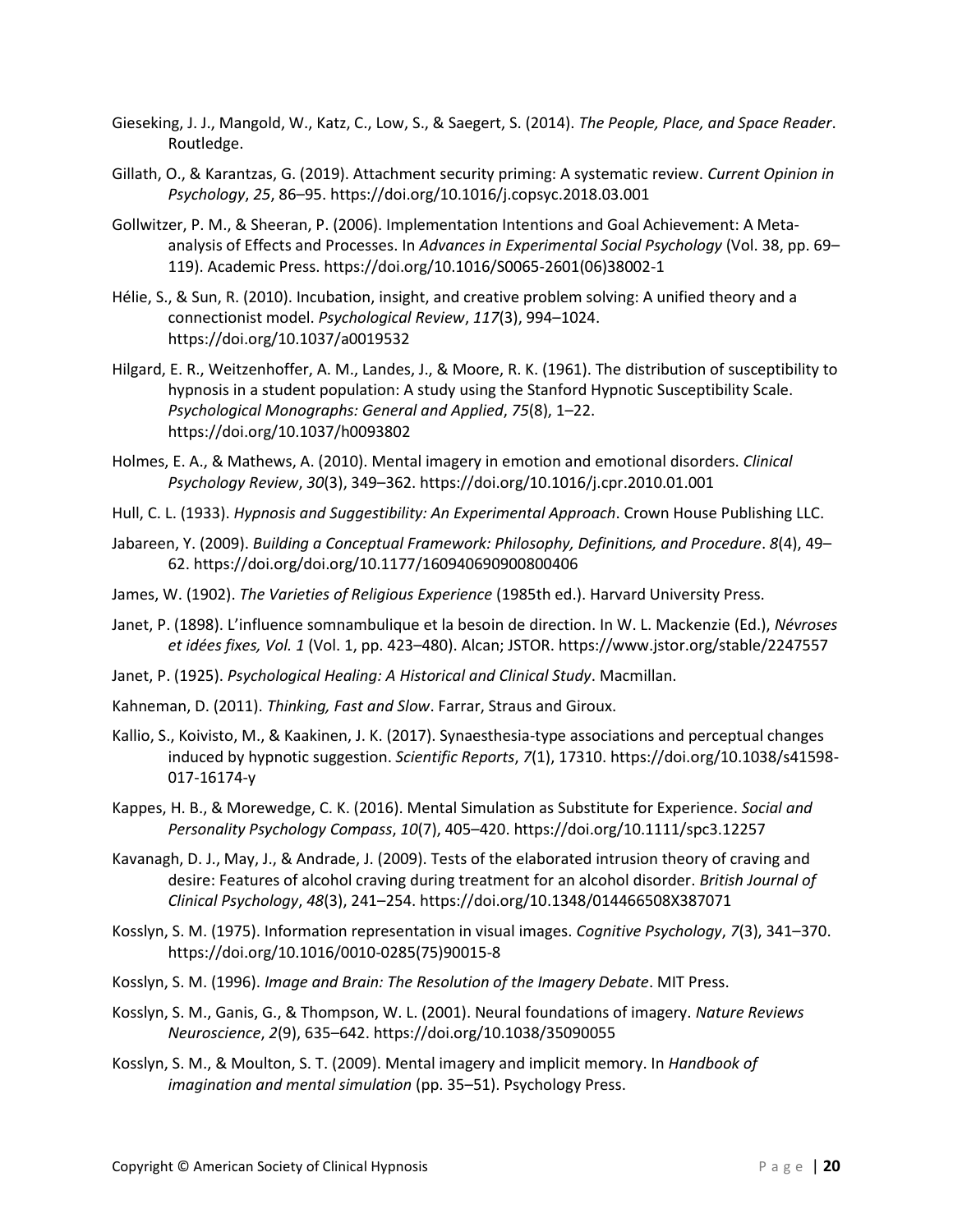- Kosslyn, S. M., Thompson, W. L., & Ganis, G. (2006). *The Case for Mental Imagery*. Oxford University Press.
- Kross, E., & Ayduk, O. (2011). Making Meaning out of Negative Experiences by Self-Distancing. *Current Directions in Psychological Science*, *20*(3), 187–191. https://doi.org/10.1177/0963721411408883
- Lakoff, G., & Johnson, M. (1980). The metaphorical structure of the human conceptual system. *Cognitive Science*, *4*(2), 195–208.
- Lankton, S. R. (1983). *The Answer Within: A Clinical Framework Of Ericksonian Hypnotherapy*. Routledge.
- Libby, L. K., Valenti, G., Hines, K. A., & Eibach, R. P. (2014). Using imagery perspective to access two distinct forms of self-knowledge: Associative evaluations versus propositional self-beliefs. *Journal of Experimental Psychology: General*, *143*(2), 492–497. https://doi.org/10.1037/a0033705
- Lotze, M., Montoya, P., Erb, M., Hülsmann, E., Flor, H., Klose, U., Birbaumer, N., & Grodd, W. (1999). Activation of Cortical and Cerebellar Motor Areas during Executed and Imagined Hand Movements: An fMRI Study. *Journal of Cognitive Neuroscience*, *11*(5), 491–501. https://doi.org/10.1162/089892999563553
- Lutkajtis, A. (2020). Entity encounters and the therapeutic effect of the psychedelic mystical experience. *Journal of Psychedelic Studies*, *4*(3), 171–178. https://doi.org/10.1556/2054.2020.00143
- Lynn, S. J., Laurence, J.-R., & Kirsch, I. (2015). Hypnosis, Suggestion, and Suggestibility: An Integrative Model. *American Journal of Clinical Hypnosis*, *57*(3), 314–329. https://doi.org/10.1080/00029157.2014.976783
- Lynn, S. J., Maxwell, R., & Green, J. P. (2017). The hypnotic induction in the broad scheme of hypnosis: A sociocognitive perspective. *American Journal of Clinical Hypnosis*, *59*(4), 363–384. https://doi.org/10.1080/00029157.2016.1233093
- Lynn, S. J., Maxwell, R., Merckelbach, H., Lilienfeld, S. O., Kloet, D. van H. der, & Miskovic, V. (2019). Dissociation and its disorders: Competing models, future directions, and a way forward. *Clinical Psychology Review*, *73*, 101755. https://doi.org/10.1016/j.cpr.2019.101755
- Lynn, S. J., Vanderhoff, H., Shindler, K., & Stafford, J. (2002). Defining hypnosis as a trance vs. cooperation: Hypnotic inductions, suggestibility, and performance standards. *American Journal of Clinical Hypnosis*, *44*(3–4), 231–240. https://doi.org/10.1080/00029157.2002.10403483
- Malenbaum, S., Keefe, F. J., Williams, A., Ulrich, R., & Somers, T. J. (2008). Pain in its Environmental Context: Implications for Designing Environments to Enhance Pain Control. *Pain*, *134*(3), 241– 244. https://doi.org/10.1016/j.pain.2007.12.002
- Marks, L. E. (1978). *The Unity of the Senses: Interrelations Among the Modalities*. Elsevier. https://www.elsevier.com/books/the-unity-of-the-senses/marks/978-0-12-472960-5
- Mclsaac, H. K., & Eich, E. (2004). Vantage point in traumatic memory. *Psychological Science*, *15*(4), 248– 253. https://doi.org/10.1111/j.0956-7976.2004.00660.x
- Michelon, P., Vettel, J. M., & Zacks, J. M. (2006). Lateral Somatotopic Organization During Imagined and Prepared Movements. *Journal of Neurophysiology*, *95*(2), 811–822. https://doi.org/10.1152/jn.00488.2005
- Miller, M. M. (1976). Hypnoaversion treatment in alcoholism, nicotinism and weight control. *Journal of the National Medical Association*, *68*(2), 129–130.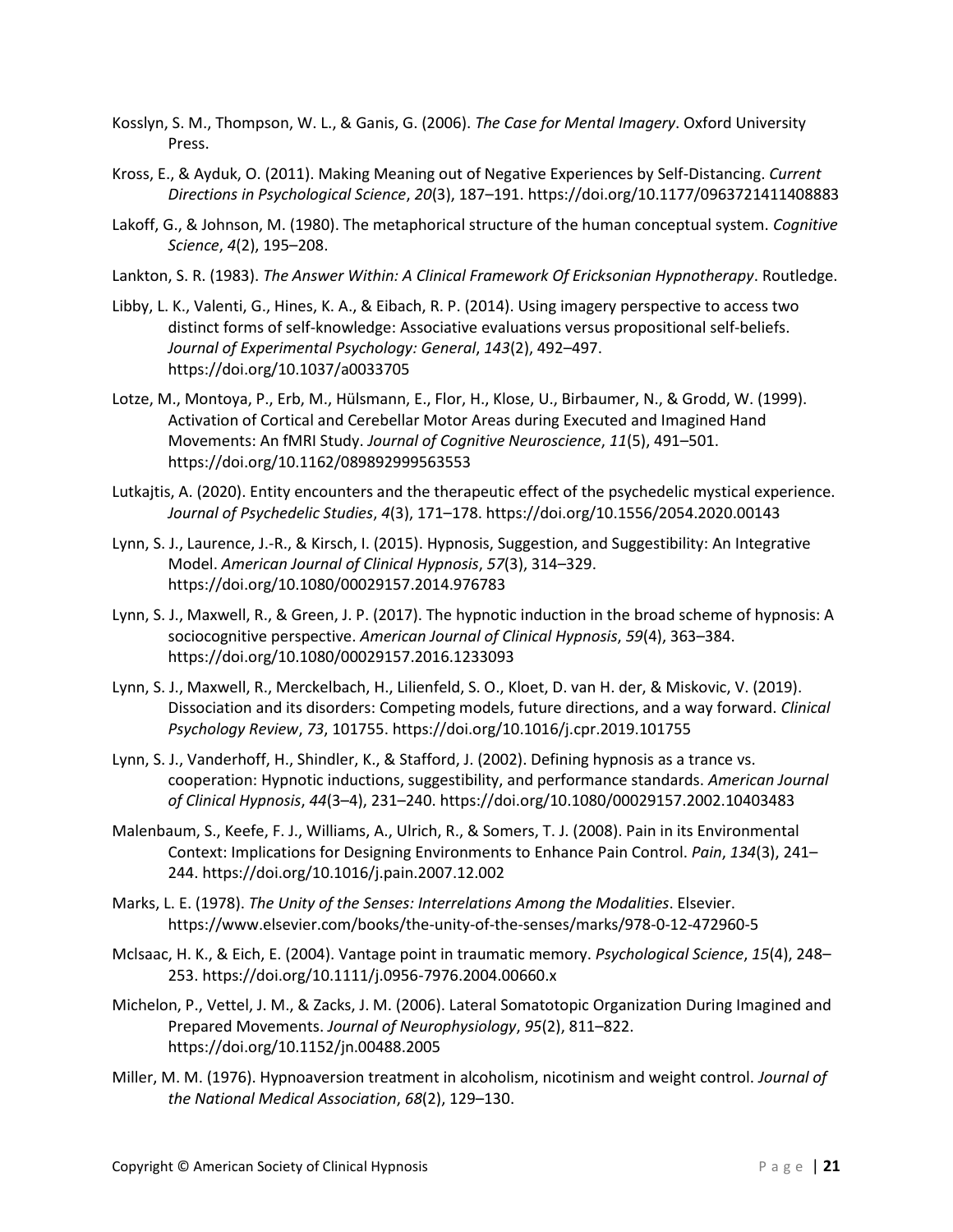- Mitchell, D. B. (2006). Nonconscious priming after 17 years: Invulnerable implicit memory? *Psychological Science*, *17*(11), 925–929. https://doi.org/10.1111/j.1467-9280.2006.01805.x
- Nelson, M. R., & Hitchon, J. C. (1995). Theory of Synesthesia Applied to Persuasion in Print Advertising Headlines. *Journalism & Mass Communication Quarterly*, *72*(2), 346–360. https://doi.org/10.1177/107769909507200208
- Nigro, G., & Neisser, U. (1983). Point of view in personal memories. *Cognitive Psychology*, *15*(4), 467– 482. https://doi.org/10.1016/0010-0285(83)90016-6
- Oettingen, G., Mayer, D., Timur Sevincer, A., Stephens, E. J., Pak, H., & Hagenah, M. (2009). Mental Contrasting and Goal Commitment: The Mediating Role of Energization. *Personality and Social Psychology Bulletin*, *35*(5), 608–622. https://doi.org/10.1177/0146167208330856
- Pearson, J. (2019). The human imagination: The cognitive neuroscience of visual mental imagery. *Nature Reviews. Neuroscience*, *20*(10), 624–634. https://doi.org/10.1038/s41583-019-0202-9
- Peper, E., & Lin, I.-M. (2012). Increase or Decrease Depression: How Body Postures Influence Your Energy Level. *Biofeedback*, *40*(3), 125–130. https://doi.org/10.5298/1081-5937-40.3.01
- Perunovic, W. Q. E., & Wilson, A. E. (2009). Subjective proximity of future selves: Implications for current identity, future appraisal, and goal pursuit motivation. In *Handbook of imagination and mental simulation* (pp. 347–358). Psychology Press.
- Prochazkova, L., Lippelt, D. P., Colzato, L. S., Kuchar, M., Sjoerds, Z., & Hommel, B. (2018). Exploring the effect of microdosing psychedelics on creativity in an open-label natural setting. *Psychopharmacology*, *235*(12), 3401–3413. https://doi.org/10.1007/s00213-018-5049-7
- Rader, C. M., Kunzendorf, R. G., & Carrabino, C. (1996). The Relation of Imagery Vividness, Absorption, Reality Boundaries and Synesthesia to Hypnotic States and Traits. In *Hypnosis And Imagination*. Routledge.
- Ramsøy, T. Z., & Overgaard, M. (2004). Introspection and subliminal perception. *Phenomenology and the Cognitive Sciences*, *3*(1), 1–23. https://doi.org/10.1023/B:PHEN.0000041900.30172.e8
- Rasmussen, K. W., & Berntsen, D. (2014). "I can see clearly now": The effect of cue imageability on mental time travel. *Memory & Cognition*, *42*(7), 1063–1075. https://doi.org/10.3758/s13421- 014-0414-1
- Raz, A., & Shapiro, T. (2002). Hypnosis and neuroscience: A cross talk between clinical and cognitive research. *Archives of General Psychiatry*, *59*(1), 85–90. https://doi.org/10.1001/archpsyc.59.1.85
- Roseman, L., Nutt, D. J., & Carhart-Harris, R. L. (2018). Quality of Acute Psychedelic Experience Predicts Therapeutic Efficacy of Psilocybin for Treatment-Resistant Depression. *Frontiers in Pharmacology*, *8*, 974. https://doi.org/10.3389/fphar.2017.00974
- Rothenberg, A. (1988). Creativity and the Homospatial Process: Experimental Studies. *Psychiatric Clinics of North America*, *11*(3), 443–459. https://doi.org/10.1016/S0193-953X(18)30492-1
- Schooler, J. W., Ariely, D., & Loewenstein, G. (2003). The pursuit and monitoring of happiness can be self-defeating. In *The Psychology of Economic Decisions* (pp. 41–70). Oxford University Press.
- Short, D. (2020). *From William James To Milton Erickson: The Care of Human Consciousness*. Archway Publishing from Simon & Schuster. https://www.bokus.com/bok/9781480891623/from-williamjames-to-milton-erickson/